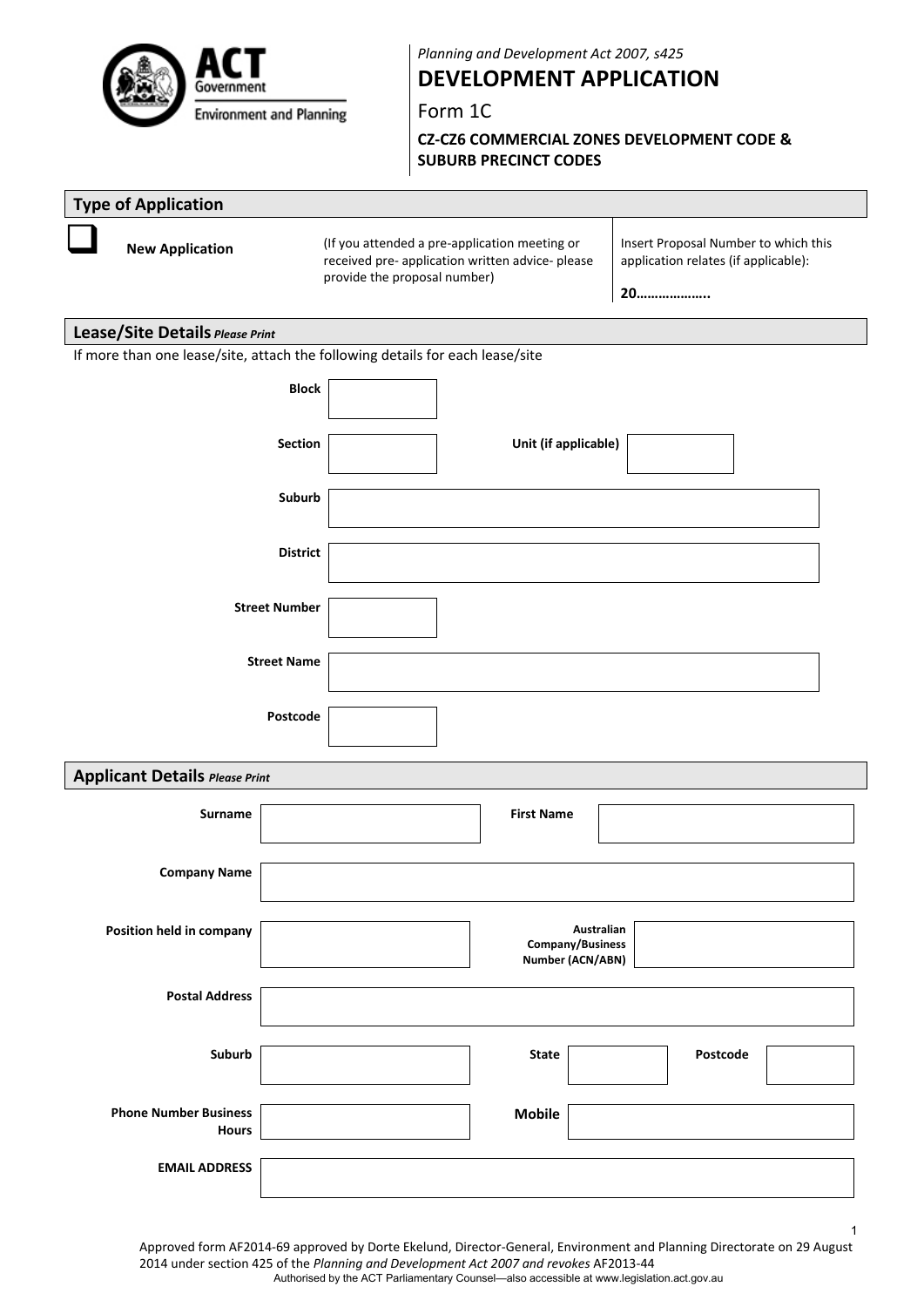### **Lessee (Property Owners) Details** *Please Print*

### **1st Lessee's Details (or Government Land Custodian)**

| <b>Surname</b>               | <b>First Name</b> |            |          |  |
|------------------------------|-------------------|------------|----------|--|
|                              |                   |            |          |  |
|                              |                   |            |          |  |
| <b>Company Name</b>          |                   |            |          |  |
|                              |                   |            |          |  |
|                              |                   |            |          |  |
| Position held in company     | Company/Business  | Australian |          |  |
|                              | Number (ACN/ABN)  |            |          |  |
|                              |                   |            |          |  |
| <b>Postal Address</b>        |                   |            |          |  |
|                              |                   |            |          |  |
|                              |                   |            |          |  |
| Suburb                       | <b>State</b>      |            | Postcode |  |
|                              |                   |            |          |  |
|                              |                   |            |          |  |
| <b>Phone Number Business</b> | <b>Mobile</b>     |            |          |  |
| <b>Hours</b>                 |                   |            |          |  |
|                              |                   |            |          |  |
| <b>EMAIL ADDRESS</b>         |                   |            |          |  |
|                              |                   |            |          |  |

### **2nd Lessee's Details (or Government Land Custodian)**

| <b>Surname</b>                               | <b>First Name</b>                                  |
|----------------------------------------------|----------------------------------------------------|
| <b>Company Name</b>                          |                                                    |
| Position held in company                     | Australian<br>Company/Business<br>Number (ACN/ABN) |
| <b>Postal Address</b>                        |                                                    |
| Suburb                                       | <b>State</b><br>Postcode                           |
| <b>Phone Number Business</b><br><b>Hours</b> | <b>Mobile</b>                                      |
| <b>EMAIL ADDRESS</b>                         |                                                    |

All lessees must sign authorising the lodgement of this development application. In doing so the lessee gives authority to the applicant to negotiate any dealings in relation to the application through to its determination. If there are more than two lessees please ensure that the details and authorisation are attached to the application.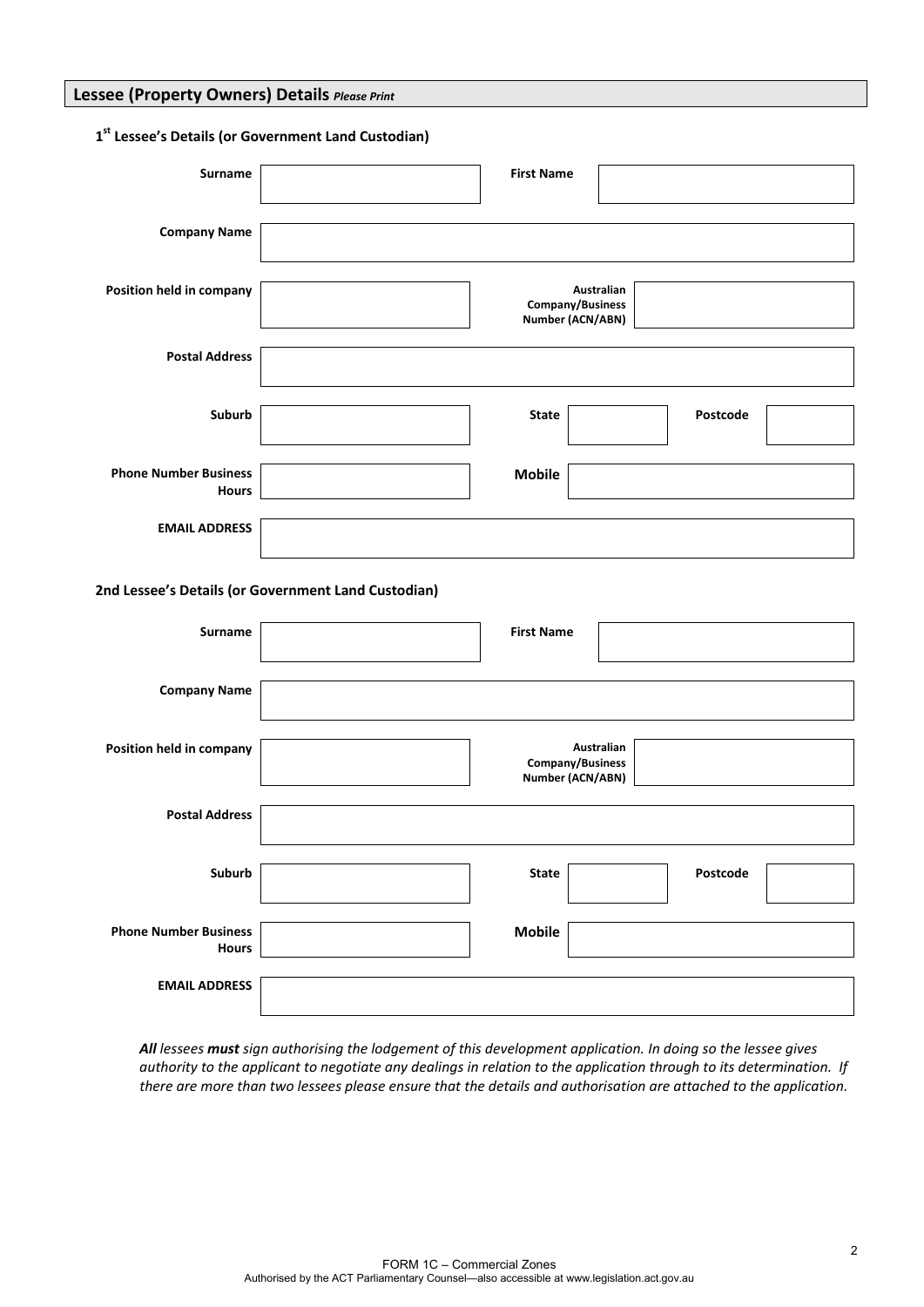# **Notice of Decision and Plans**

Your notice of decision and/or plans will be returned via email. Please ensure you provide an email address.

# **Fully Describe Your Proposal**

**EXAMPLE:** New five storey commercial building, associated public works and signage

| Use of the Land                                                                                                                                                                                                                                                             |  |  |  |
|-----------------------------------------------------------------------------------------------------------------------------------------------------------------------------------------------------------------------------------------------------------------------------|--|--|--|
| Describe the use of the land or the use of a building or structure on the land.<br>Example: Office, restaurant, and business agency limited to 300m2 gross floor area                                                                                                       |  |  |  |
|                                                                                                                                                                                                                                                                             |  |  |  |
| Is the Use consistent with the current Crown lease?<br>$\Box$ YES<br>$\Box$ NO                                                                                                                                                                                              |  |  |  |
| Assessment Track, Zone, Development/Precinct Code/Environmental Significance Opinion                                                                                                                                                                                        |  |  |  |
| Please indicate which assessment track applies to this development application                                                                                                                                                                                              |  |  |  |
| $\Box$ IMPACT<br><b>MERIT</b>                                                                                                                                                                                                                                               |  |  |  |
| NOTE: The Planning and Land Authority may refuse to accept a development application made in an incorrect assessment track. If the<br>Planning and Land Authority assesses an application made in the incorrect assessment track it must refuse the application (S.114 (3)) |  |  |  |
| Please specify which Zone applies to this application:                                                                                                                                                                                                                      |  |  |  |
| Please specify which development/precinct code applies to this application:                                                                                                                                                                                                 |  |  |  |
|                                                                                                                                                                                                                                                                             |  |  |  |
| Has an Environmental Significance Opinion been sought for this proposal?<br>$\Box$ Yes<br>No                                                                                                                                                                                |  |  |  |
| Note: if YES a copy of the approved ESO and proof of payment for recovery of agency costs to be provided                                                                                                                                                                    |  |  |  |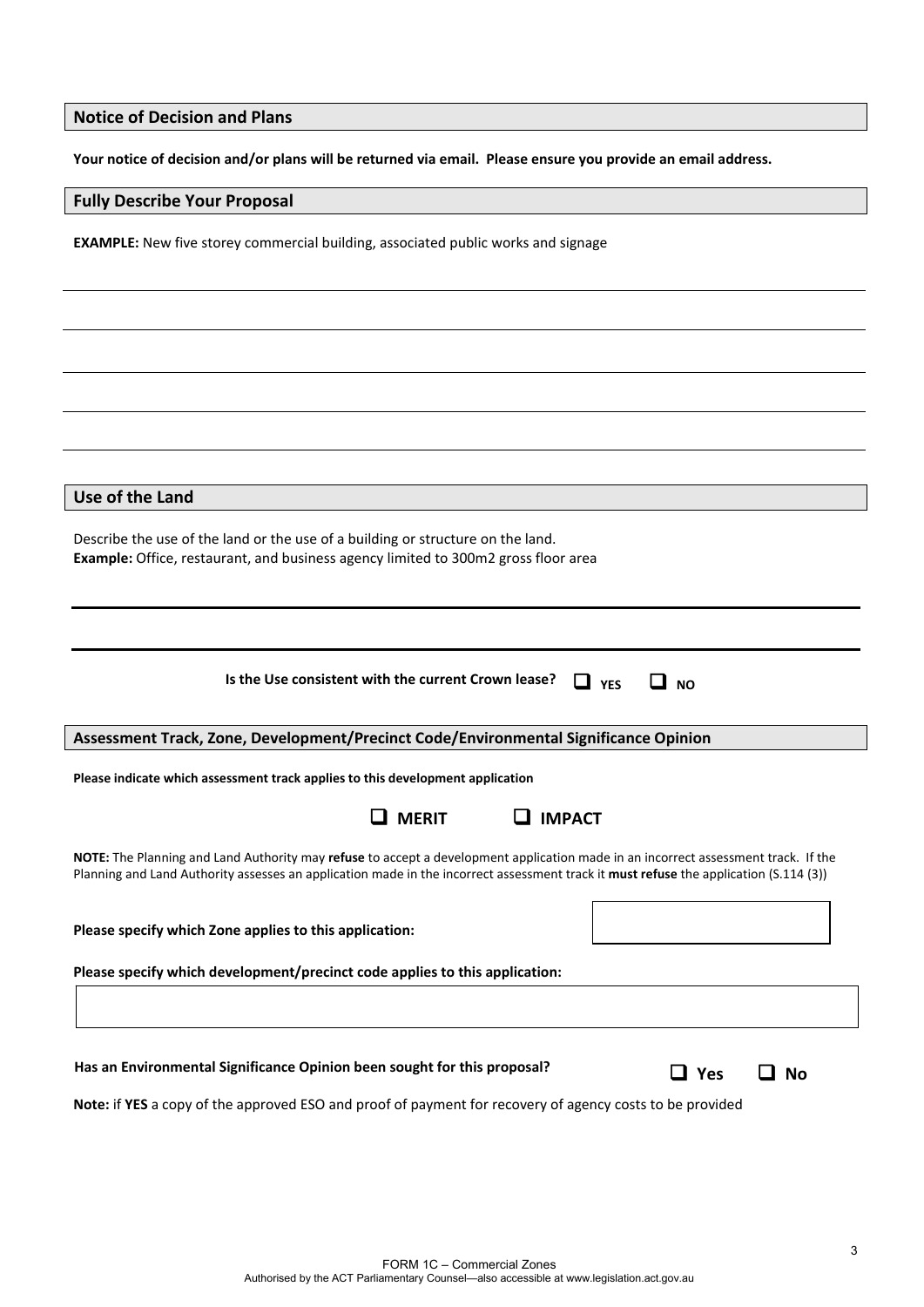|   | <b>Type of Development</b>                                                                                                                                                                      |                                                                                                                         |                                                        |                |                            |                                                                                                                                                                                                                                                                                           |
|---|-------------------------------------------------------------------------------------------------------------------------------------------------------------------------------------------------|-------------------------------------------------------------------------------------------------------------------------|--------------------------------------------------------|----------------|----------------------------|-------------------------------------------------------------------------------------------------------------------------------------------------------------------------------------------------------------------------------------------------------------------------------------------|
|   | Please indicate which type of development applies to this development application                                                                                                               |                                                                                                                         |                                                        |                |                            |                                                                                                                                                                                                                                                                                           |
| □ | <b>Non-Residential</b><br>Including commercial and industrial                                                                                                                                   | $\Box$<br>$\Box$                                                                                                        | <b>New Building</b>                                    |                |                            | <b>Addition/Alteration to existing</b>                                                                                                                                                                                                                                                    |
| ப | <b>Mixed Use</b><br>Combined non-residential and<br>residential developments                                                                                                                    | <b>New Building</b><br>❏<br>Number of non-residential Units<br>Number of residential dwellings<br>Total number of Units |                                                        |                |                            |                                                                                                                                                                                                                                                                                           |
|   |                                                                                                                                                                                                 | ❏                                                                                                                       |                                                        |                |                            | <b>Additions/Alterations to existing</b>                                                                                                                                                                                                                                                  |
|   |                                                                                                                                                                                                 |                                                                                                                         |                                                        |                |                            | More development types over page<br>Type of Development Continued - Please indicate which type of development applies to this development application                                                                                                                                     |
| □ | <b>Lease Variation</b><br>$\Box$<br>O.<br>$\Box$                                                                                                                                                |                                                                                                                         | <b>Clause Changes</b><br>Consolidation<br>Encroachment |                | $\Box$<br>$\Box$<br>$\Box$ | To remove concessional status<br><b>Subdivision</b><br><b>Other contract to the contract of the contract of the contract of the contract of the contract of the contract of the contract of the contract of the contract of the contract of the contract of the contract of the contr</b> |
| □ | <b>Public Works</b><br>Includes roads, stormwater drainage, parks, electricity, gas,                                                                                                            |                                                                                                                         | ◻                                                      |                |                            | <b>Community Facility</b> - including institutional                                                                                                                                                                                                                                       |
|   | water, sewerage, telecommunications                                                                                                                                                             |                                                                                                                         |                                                        | <b>Signage</b> |                            |                                                                                                                                                                                                                                                                                           |
| ப | <b>Home Business</b><br>Additions and alterations associated with application for<br>home business application (home business form also to be<br>completed and submitted with this application) |                                                                                                                         | □                                                      | <b>Rural</b>   |                            |                                                                                                                                                                                                                                                                                           |
|   |                                                                                                                                                                                                 |                                                                                                                         | ◻                                                      |                |                            | <b>Other</b> (please specify)                                                                                                                                                                                                                                                             |

### Gross Floor Area (GFA) and Cost of Works - refer to the definitions section of the Territory Plan for definition of 'gross floor area'

| <b>Gross Floor Area Calculation</b>                                                                                     |                     |  |  |  |  |
|-------------------------------------------------------------------------------------------------------------------------|---------------------|--|--|--|--|
| A - Gross Floor Area (existing)                                                                                         | m <sup>2</sup>      |  |  |  |  |
| B - Gross Floor Area to be demolished                                                                                   | m <sup>2</sup>      |  |  |  |  |
| C - Gross Floor Area to be added                                                                                        | m <sup>2</sup>      |  |  |  |  |
| D - Total Gross Floor Area of development (A-B+C)                                                                       | $\overline{2}$<br>m |  |  |  |  |
| COST OF WORKS at D (*)<br>Ε.                                                                                            |                     |  |  |  |  |
| Other Area Calculation (not already included in the areas provided above)                                               |                     |  |  |  |  |
| F - Area of other BCA Class 10 structures included in this application<br>(e.g. metal carport, pergola, deck, verandah) | m <sup>2</sup>      |  |  |  |  |
| <b>G</b> - Parking areas - undercover                                                                                   | m <sup>2</sup>      |  |  |  |  |
| <b>COST OF WORKS (F &amp; G)</b><br>н.                                                                                  | Ś.                  |  |  |  |  |
| <b>Cost of Associated Works</b>                                                                                         |                     |  |  |  |  |
| I - Cost of all associated works such as landscaping                                                                    |                     |  |  |  |  |
| J - Cost of all public works and/or off site works                                                                      |                     |  |  |  |  |
| K - TOTAL COST OF WORKS (E+H+I+J)                                                                                       |                     |  |  |  |  |

\*Cost of works MUST be calculated in accordance with the current version of the Building (General) (Cost of Building Work) Determination) this can be located on the Authority website www.environment.act.gov.au, OR a summary of costs from a bill of quantities prepared by a *quantity surveyor supplied with application.*

A summary of costs from a bill of quantities MAY be requested for proposals where cost of work is between \$0 and \$10 million A summary of costs from a bill of quantities MUST be provided for \ proposals where cost of work is over \$10 million.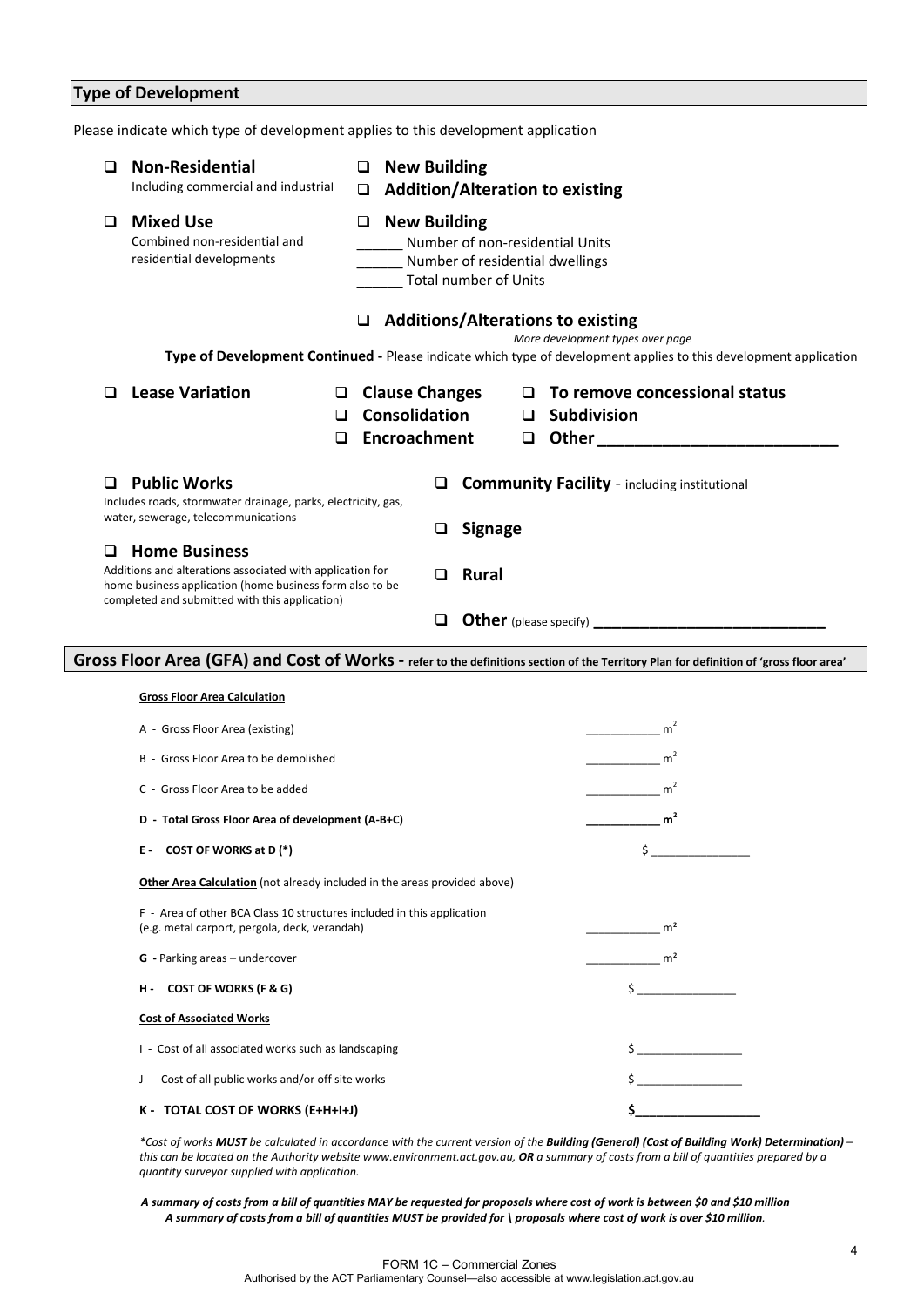# **Entity and/or Referral Requirements**

#### *WHERE DA IS FOR A LEASE VARIATION ONLY PLEASE REPOND TO THE HERITAGE QUESTION ONLY*

The Territory Plan requires you to consider the following items in relation to Entity requirements when preparing your development application. If an item is relevant to your proposal you must:

#### **MERIT & IMPACT TRACK APPLICATIONS**

- Seek entity endorsement of your proposal prior to lodgement of your development application and submit this with your development application **OR**
- Provide documentation with your application that demonstrates your proposal addresses entity requirements so it can be referred to the relevant entity by the Planning and Land Authority

| <b>DEMOLITION</b>                                                                             | $\mathbf{r}$<br><b>RELEVANT</b><br><b>Entity Endorsement provided</b><br>Required documentation provided for referral to Entity                                             | <b>NOT RELEVANT</b>      |
|-----------------------------------------------------------------------------------------------|-----------------------------------------------------------------------------------------------------------------------------------------------------------------------------|--------------------------|
| <b>HERITAGE</b>                                                                               | $\mathsf{L}% _{\mathsf{L}}\left( \mathsf{L}\right)$<br><b>RELEVANT</b><br>⊔<br><b>Entity Endorsement provided</b><br>Required documentation provided for referral to Entity | ⊔<br><b>NOT RELEVANT</b> |
| <b>TREES</b>                                                                                  | ப<br><b>RELEVANT</b><br><b>Entity Endorsement provided</b><br>Required documentation provided for referral to Entity                                                        | <b>NOT RELEVANT</b>      |
| <b>HAZARDOUS MATERIALS</b>                                                                    | $\Box$<br><b>RELEVANT</b><br><b>Entity Endorsement provided</b><br>Required documentation provided for referral to Entity                                                   | ப<br><b>NOT RELEVANT</b> |
| <b>CONTAMINATION</b>                                                                          | $\Box$<br><b>RELEVANT</b><br>⊔<br>Entity Endorsement provided<br>Required documentation provided for referral to Entity                                                     | <b>NOT RELEVANT</b>      |
| <b>EROSION &amp; SEDIMENT</b><br><b>CONTROL</b><br>For sites less than 0.3 of a<br>hectare    | ❏<br><b>RELEVANT</b><br><b>Entity Endorsement provided</b><br>Required documentation provided for referral to Entity                                                        | ப<br><b>NOT RELEVANT</b> |
| <b>EROSION &amp; SEDIMENT</b><br><b>CONTROL</b><br>For sites greater than 0.3<br>of a hectare | □<br><b>RELEVANT</b><br>Entity Endorsement provided<br>Required documentation provided for referral to Entity                                                               | ப<br><b>NOT RELEVANT</b> |
| <b>WASTE MANAGEMENT</b><br>For Waste Facilities and<br>Management                             | ப<br><b>RELEVANT</b><br><b>Entity Endorsement provided</b><br>Required documentation provided for referral to Entity                                                        | <b>NOT RELEVANT</b>      |
| <b>WASTE MANAGEMENT</b><br>Liquid Trade Waste                                                 | ⊔<br><b>RELEVANT</b><br>⊔<br><b>Entity Endorsement provided</b><br>Required documentation provided for referral to Entity                                                   | ப<br><b>NOT RELEVANT</b> |
| <b>NOISE</b>                                                                                  | $\overline{\phantom{a}}$<br><b>RELEVANT</b><br><b>Entity Endorsement provided</b><br>Required documentation provided for referral to Entity                                 | ப<br><b>NOT RELEVANT</b> |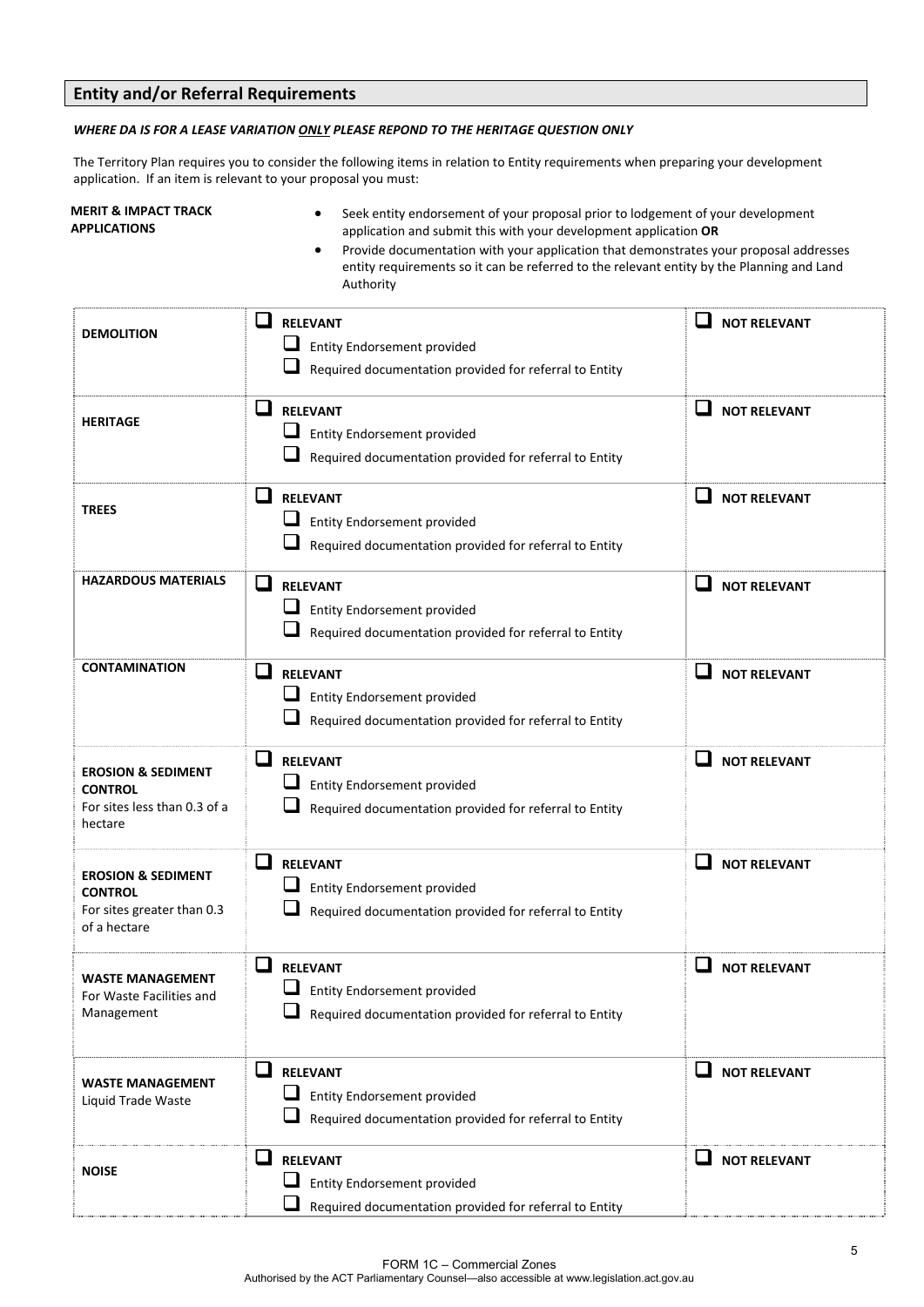| <b>SERVICING AND SITE</b><br><b>MANAGEMENT</b> | <b>RELEVANT</b><br><b>Let Entity Endorsement provided</b><br>Required documentation provided for referral to Entity                                                                                                        | <b>NOT RELEVANT</b> |
|------------------------------------------------|----------------------------------------------------------------------------------------------------------------------------------------------------------------------------------------------------------------------------|---------------------|
| <b>UTILITIES</b>                               | <b>RELEVANT</b> (please tick relevant entities)<br>$\Box$ Entity Endorsements provided<br>Required documentation provided for referral to Entity/s<br>ப<br>$\Box$<br>Sewerage<br>Electricity<br>Gas<br>Water<br>Stormwater | <b>NOT RELEVANT</b> |

# **Information Requirements for Development Applications (Non Referral Matters)**

#### Not required for applications for Lease Variations Only - PLEASE GO TO LEASE VARIATION DOCUMENTATION REQUIREMENTS

The Territory Plan also requires you to consider the following items when preparing your development application. If an item is relevant to your proposal you must provide documentation that demonstrates how your proposal complies with the requirements of the Territory Plan.

| <b>EXISTING COMMUNITY &amp;</b><br><b>RECREATION SITES</b>               | <b>RELEVANT</b><br>$\Box$ Required documentation provided<br>(Not required for CZ6 Leisure & Accommodation Zone or<br><b>Northbourne Ave Precinct)</b> | <b>NOT RELEVANT</b>                             |
|--------------------------------------------------------------------------|--------------------------------------------------------------------------------------------------------------------------------------------------------|-------------------------------------------------|
| <b>EXISTING CAR PARKS</b>                                                | <b>RELEVANT</b><br>Required documentation provided<br>(Required for City Centre, Town Centre & Group Centres Only)                                     | ப<br><b>NOT RELEVANT</b>                        |
| <b>SUBDIVISION</b><br>(Residential Zones)                                | $\Box$ RELEVANT<br>$\Box$ Required documentation provided                                                                                              | $\Box$ NOT RELEVANT                             |
| <b>NATIONAL CAPITAL PLAN</b>                                             | ப<br><b>RELEVANT</b><br>Required documentation provided                                                                                                | $\Box$ NOT RELEVANT                             |
| <b>CRIME PREVENTION</b><br><b>THROUGH</b><br><b>ENVIRONMENTAL DESIGN</b> | RELEVANT<br>Required documentation provided                                                                                                            | $\Box$ NOT RELEVANT                             |
| <b>ACCESS &amp; MOBILITY</b>                                             | ப<br><b>RELEVANT</b><br>Required documentation provided                                                                                                | <b>NOT RELEVANT</b>                             |
| <b>TRAFFIC GENERATION</b>                                                | $\mathsf{L}$<br><b>RELEVANT</b><br>Required documentation provided                                                                                     | <b>NOT RELEVANT</b>                             |
| <b>SITE ACCESS</b>                                                       | $\sqcup$<br><b>RELEVANT</b><br>Required documentation provided                                                                                         | <b>NOT RELEVANT</b><br>ப                        |
| <b>PARKING (CAR)</b>                                                     | ப<br><b>RELEVANT</b><br>Required documentation provided                                                                                                | ப<br><b>NOT RELEVANT</b>                        |
| <b>PARKING(BICYCLE)</b>                                                  | ப<br><b>RELEVANT</b><br>Required documentation provided                                                                                                | $\overline{\phantom{a}}$<br><b>NOT RELEVANT</b> |
| <b>LANDSCAPE</b>                                                         | ப<br><b>RELEVANT</b><br>Required documentation provided                                                                                                | <b>NOT RELEVANT</b>                             |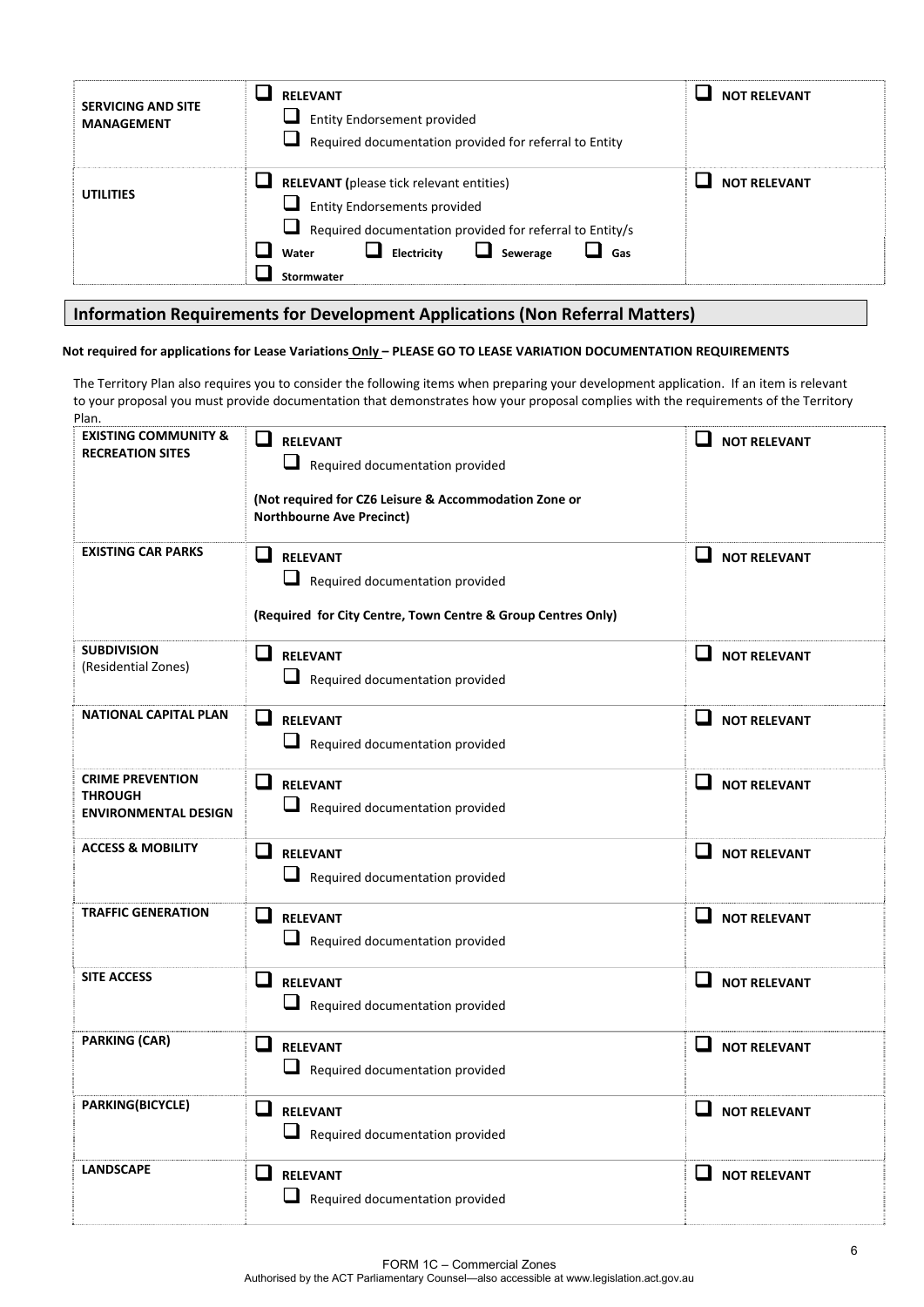| <b>LIGHTING</b>                                                            | l I<br><b>RELEVANT</b><br>Required documentation provided                                                       | <b>NOT RELEVANT</b>                 |
|----------------------------------------------------------------------------|-----------------------------------------------------------------------------------------------------------------|-------------------------------------|
| <b>SIGNS</b>                                                               | ப<br><b>RELEVANT</b><br>⊔<br>Required documentation provided                                                    | <b>NOT RELEVANT</b><br>$\mathbf{r}$ |
| <b>NEIGHBOURGHOOD</b><br><b>PLANS</b>                                      | $\mathsf{L}$<br><b>RELEVANT</b><br>Required documentation provided                                              | <b>NOT RELEVANT</b>                 |
| <b>WATER SENSITIVE URBAN</b><br><b>DESIGN</b> (Mains Water<br>Consumption) | ப<br><b>RELEVANT</b><br>Required documentation provided                                                         | <b>NOT RELEVANT</b><br>$\sim$       |
| <b>WATER SENSITIVE URBAN</b><br><b>DESIGN</b><br>(Stormwater Quality)      | l I<br><b>RELEVANT</b><br>Required documentation provided                                                       | <b>NOT RELEVANT</b>                 |
| <b>WATER SENSITIVE URBAN</b><br><b>DESIGN</b><br>(Stormwater Quantity)     | ப<br><b>RELEVANT</b><br>Required documentation provided                                                         | H<br><b>NOT RELEVANT</b>            |
| <b>WIND</b>                                                                | l I<br><b>RELEVANT</b><br>Required documentation provided<br>(Not required for Group Centres and Local Centres) | l 1<br><b>NOT RELEVANT</b>          |
| <b>AIR EMMISIONS -</b><br><b>ODOURS</b>                                    | <b>RELEVANT</b><br>Required documentation provided                                                              | <b>NOT RELEVANT</b><br>$\sim$       |

**Driveways (For works on verge only)**

For proposals that include construction or modification of driveway/s please indicate works to be undertaken:

| $\Box$ Not applicable                  | $\Box$ Construction of additional entrance    |
|----------------------------------------|-----------------------------------------------|
| $\Box$ Relocation of existing entrance | $\Box$ Construction other than plain concrete |
| $\Box$ Construction of new driveway    | $\Box$ Other please specify                   |
|                                        |                                               |

**PLEASE NOTE:** For proposals that include construction or modification of a driveway this form **MUST** be signed by the land custodian (Government Land Custodian ‐ Asset Acceptance) as the works will be undertaken on unleased land.

### **Survey Requirements ‐ S139 (2)(i)**

If this application is for approval of a development that requires construction work to be carried out on land that has previously been developed and is not leased for rural purposes a survey certificate for the land where the development is to be carried out prepared and signed by a registered surveyor must accompany this application unless exempt by *Regulation 25 of Planning and Development Regulations 2008*.

| Have you provided a survey certificate with this application? | $\Box$ NOT RELEVANT<br>$\Box$ EXEMPT<br>$\Box$ yes |
|---------------------------------------------------------------|----------------------------------------------------|
|---------------------------------------------------------------|----------------------------------------------------|

# **Development Applications for Development Undertaken Without Approval (S.205)**

### **Is this application for development undertaken without approval? NO**

| Ω<br>N<br>ı |
|-------------|
| ٧<br>- 1    |

**If YES** – Plans of the development signed by a registered surveyor confirming the location and dimensions of the development **must** be submitted with this application.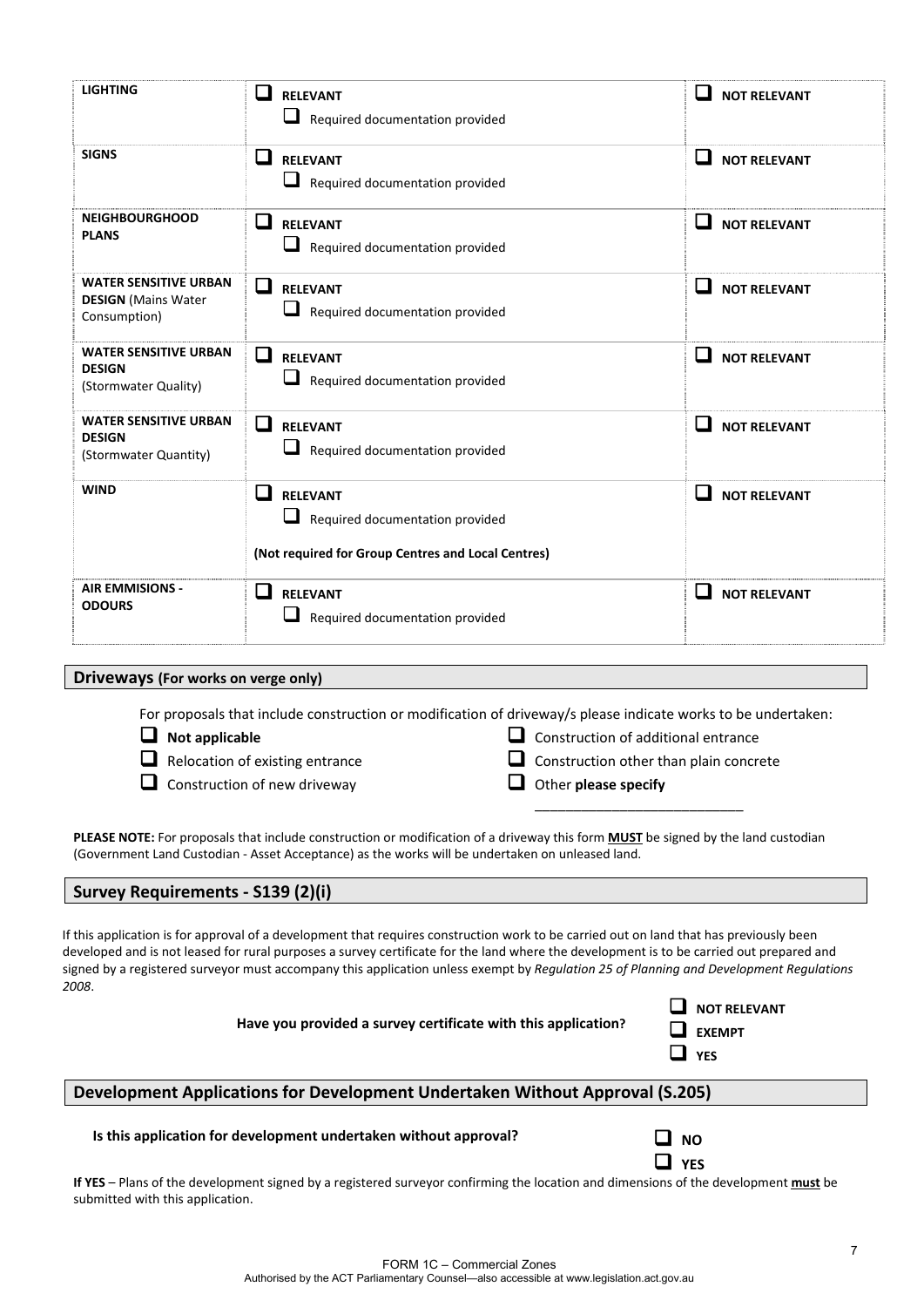### **Exclusion from Public Inspection**

In accordance with the requirements of Sections 28 and 30 of the *Planning and Development Act 2007* the Planning and Land Authority must make the details and associated documents relevant to a development application available for public inspection.

If you wish to apply to have all or part of this development application excluded from public inspection you must meet the requirements of *Section 411(5) or 412(1) of the* Planning and Development Act 2007*.*

| <b>Exclusion from Public Inspection Requested</b> | $\mathcal{L}$<br><b>YFS</b>                                         |
|---------------------------------------------------|---------------------------------------------------------------------|
|                                                   | $\Box$ No                                                           |
| If $Yes$ – please indicate under which section of | S.411(5) Restriction on Public Availability                         |
| <b>Planning &amp; Development Act 2007</b>        | $\blacksquare$ * <b>S.412(1)</b> Restriction on Public Availability |
|                                                   | <b>SECURITY</b>                                                     |

**Please specify the information to be excluded from public inspection and provide reasons for exclusion:**

\* if exclusion is requested under Section 412(1) a letter, signed by a justice Minister, certifying this request satisfies the requirements Planning and Development Act 2007 **must** accompany this application.

### **Conflict of Interest Declaration**

**Does** the applicant or lessee have any association with EPD staff?<br> **Does Does DOE** 

**If YES** please provide details:

NOTE: There are penalties for deliberately aivina false and misleadina information. The Plannina and Land Authority or Minister may revoke an approval if *satisfied that the approval was obtained by fraud or misrepresentation.*

### **Other Development Application Requirements**

#### **LODGEMENT & PAYMENT**

A valid development application comprises of a completed development application form accompanied by all of the required information or documents that address the relevant rules and/or relevant criteria for it to be considered for approval.

Proposals in the **Merit track** have the option to comply with the rules or criteria, unless the rule is mandatory. Where it is proposed to meet the criteria, the onus is on the applicant to demonstrate, by supporting plans and written documentation, that the proposed development satisfies the criteria and therefore the intent of the element.

Proposals in the **Impact track** also have the option to justify any non‐compliance with the rules and the criteria, unless the rule is mandatory. Where it is proposed to not meet the rules and the criteria, the onus is on the applicant to justify the non‐compliance by demonstrating that the proposed development is consistent with the relevant principles of the Statement of Strategic Directions. Supporting plans and written documentation, providing consideration of the relevant Intents of the Code and the Zone objectives, are to accompany the development application.

Once a development application is received, the documentation will be checked to ensure it meets the standard for lodgement. If the documentation provided is acceptable, you will receive written confirmation the application is ready for lodgement and a request for the payment of the application fees. A development application is not lodged until full payment of fees is made.

**YES**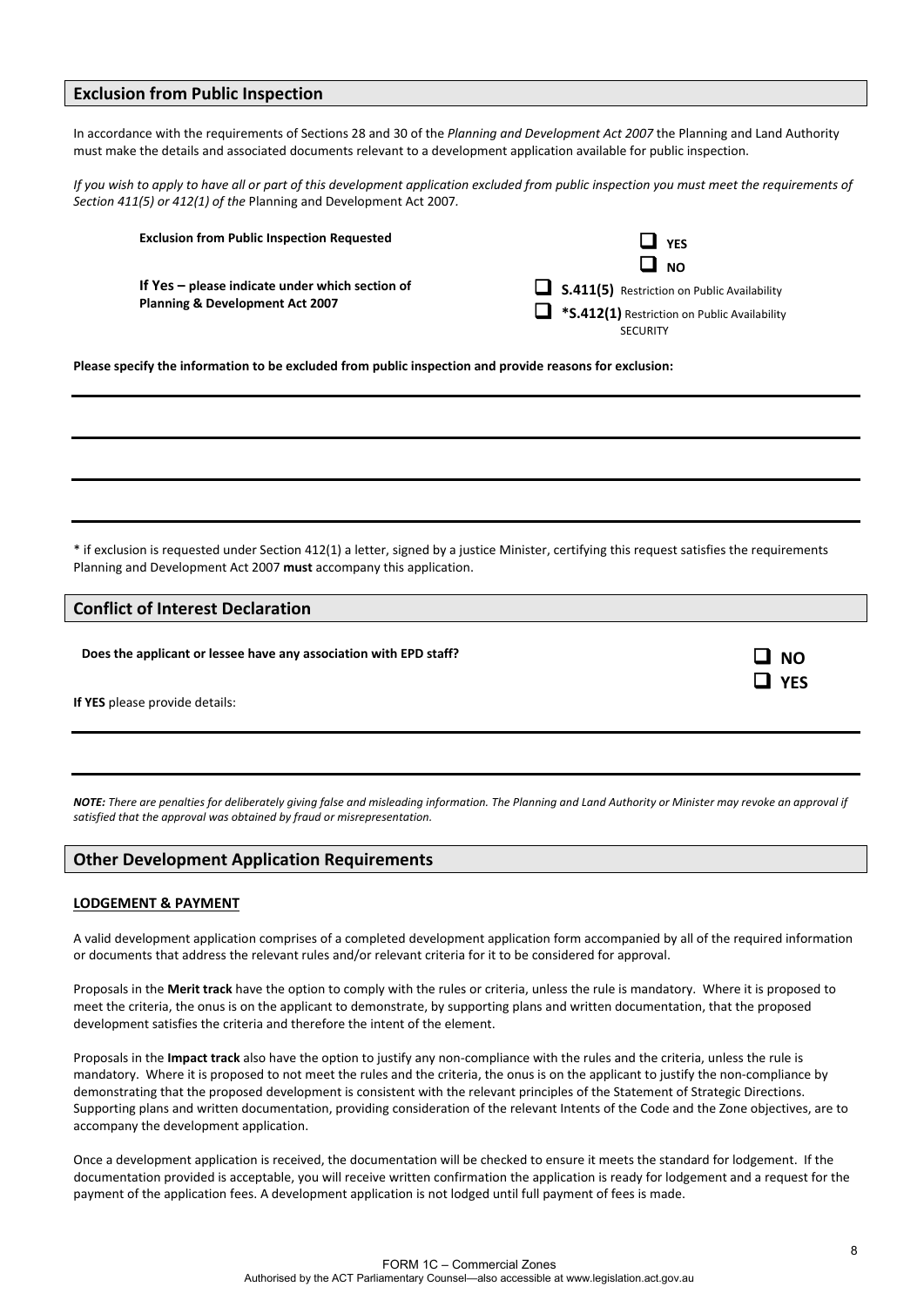If the DA documentation is not acceptable for lodgement, you will receive written advice detailing the additional information required and/or any other issues with your application. Once these things are provided the Authority will recommence the documentation check and fee payment process outlined above.

#### **DOCUMENTATION AND PLANS**

#### **All required documentation must be provided in an electronic format and meet the following requirements**

- Each document must be saved as a PDF and named in accordance with the naming convention as detailed on the EPD website.
- All plans must be to scale.
- All plans must be rotated to the correct orientation i.e. they are the right way up when opened
- All plans are to be clear and concise and generally consistent with Australian Standard 1100.301 ‐ 1985 and Australian Standard 1100.301 supplementary ‐ as updated from time to time.

#### **HARDCOPY DOCUMENTATION REQUIREMENTS**

A hard copy must also be provided for the following:

- **Any** report required as part of an application over 20 pages in length
- **ALL** development applications that will be assessed in the **IMPACT** assessment track
- Development applications for:
	- o a residential building intended to be higher than 3 storeys and consisting of more than 50 units
	- o a building where the total floor space of which is intended to be more than 7000m2
	- o a building or structure intended to be higher than 25m
	- o an application to change a concessional lease into market value lease

#### **Changes to a Unit Development**

Your building work may have an effect on the Unit Entitlements of the Units Plan. You may require a statement from a certified valuer as to this effect. For further information please contact the Planning and Land Authority.

### **Applicant and Lessee Declaration**

I/we the undersigned, hereby apply for approval to carry out the development described on the land specified in this application;

I/we declare that this application is accompanied by all of the required information or documents that address the relevant rules and/or relevant criteria for it to be considered for approval;

I/we understand that the information submitted with this application form will undergo a documentation check prior to the payment of fees and formal lodgement of the application. Further information may be required prior to the acceptance of the development application by the Planning and Land Authority; I /we understand that this application will be considered lodged once the relevant application fees have been paid;

I/we understand that if during the assessment of this application it is found to have been submitted in the incorrect assessment track the application will be refused and I/we will not be entitled to a refund or transfer of fees;

I/we understand that the documentation provided via the electronic lodgement process will be considered to be the relevant documentation associated with this application. All development application documentation will be made available for public inspection including via the Internet unless exclusion has been approved;

If the time for deciding the application (prescribed period) has ended and a decision has not been reached I/we understand that the application will be deemed refused and the Planning and Land Authority will not provide written advice of this decision. I/we also understand that the Planning and Land Authority is able to still consider the application and make a decision after the expiration of the prescribed period;

I/we hereby authorise the Planning and Land Authority its servants and agents to erect sign/s on the subject property(s) as required;

I/we hereby authorise ACT Government officers to access the subject property(s) for the purpose of evaluating the proposal (including the inspection of driveways and trees);

I/we the undersigned (lessee) appoint the applicant whose signature appears below to act on my/our behalf in relation to this Development Application. This authorises the applicant to pay all application fees, bonds and securities, liaise with the Planning and Land Authority when required, alter, amend or provide further information as necessary and receive any communications relating to this Development Application;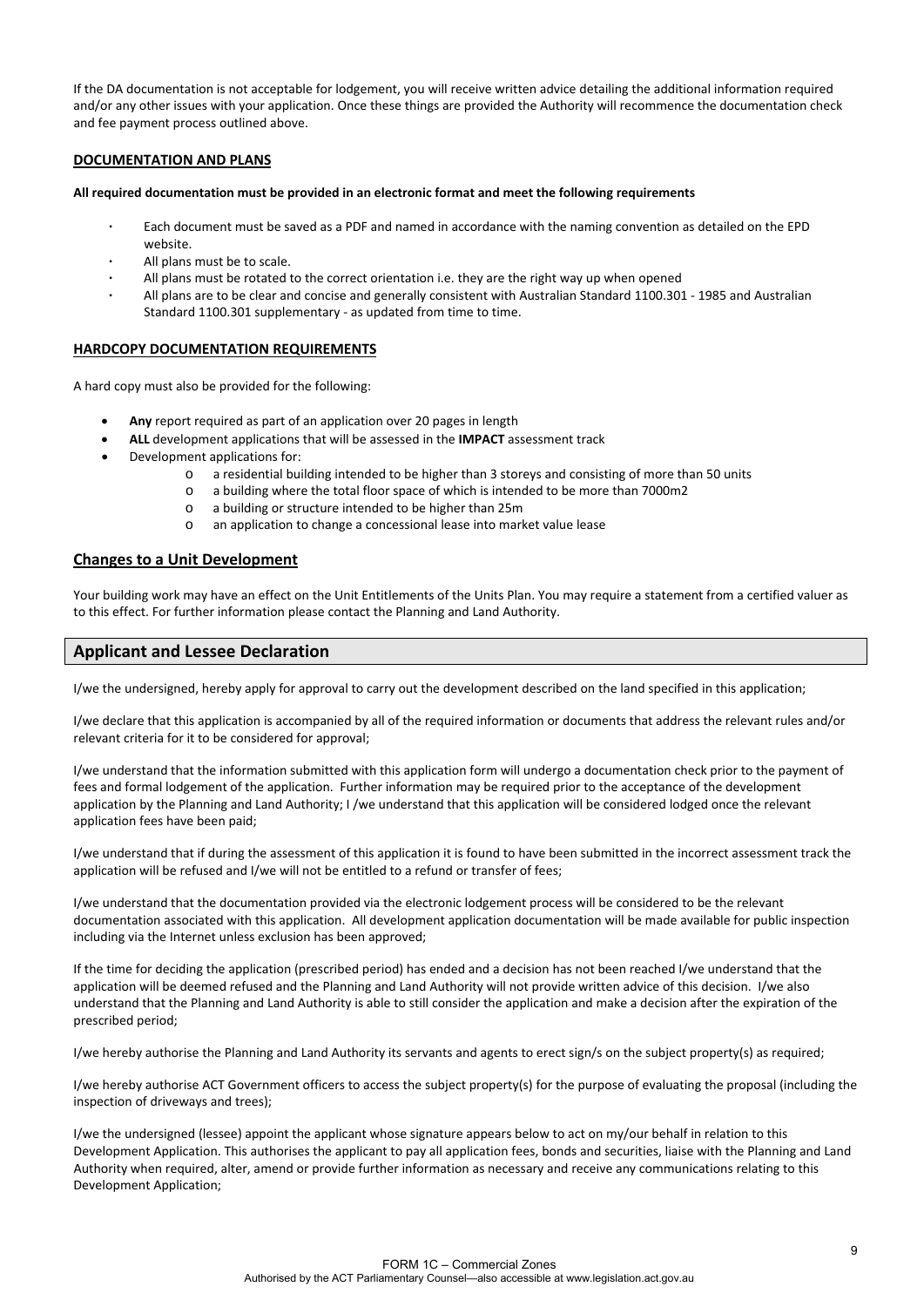I understand that costs associated with the relocation of any engineering services (light poles, storm water, sumps etc) will be at my expense and that I will indemnify the ACT Government, its servants and agents against any claims arising during the relocation of these services;

I understand that construction of any driveway associated with this application may not commence until the contractor has received endorsement by the relevant government entity;

I understand that a Certificate of Design Acceptance and a Road Opening Permit and Temporary Management Plan must be obtained from the relevant government agencies prior to the start of construction works;

I/we declare that all the information given on this form and its attachments is true and complete;

#### *If signing on behalf of a company, organisation or Government agency: ‐*

I/we the undersigned, declare I/we have the appropriate delegation or authority to sign on behalf of the company, organisation or Government agency.

| <b>Applicant Signature (s)</b>                                         | Date |  |
|------------------------------------------------------------------------|------|--|
| 1 <sup>st</sup> Lessee's Signature                                     | Date |  |
| 2 <sup>nd</sup> Lessee's Signature                                     | Date |  |
| <b>Govt Land Custodian Signature</b><br>(unleased land only)           | Date |  |
| Delegate of the Planning and Land<br>Authority<br>(unleased land only) | Date |  |

#### **Privacy Notice**

The personal information on this form is provided to the Environment and Planning Directorate (EPD) to enable the processing of your application. The collection of personal information is authorised by the *Planning and Development Act 2007*. If all or some of the personal information is not collected EPD cannot process your application. The Planning and Development Act 2007 requires the details of applications, decisions and orders to be kept on a register and made available for public inspection. Information and documentation relevant to a development application may be made available via the Internet. The personal information you provide may be disclosed to Australian Bureau of Statistics, ACT Revenue Office, the Registrar General's Office, ACTEW Corporation, ActewAGL, Territory and Municipal Services Directorate and other Government agencies with a direct interest in the development assessment process. The information may also be disclosed where authorised by law or court order, or where the Directorate reasonably believes that the use or disclosure of the information is reasonably necessary for enforcement‐related activities conducted by, or on behalf of, an enforcement body. EPD's Information Privacy Policy contains information about how you may access or seek to correct your personal information held by EPD, and how you may complain about an alleged breach of the Territory Privacy Principles. The EPD Information Privacy Policy can be found at [www.environment@act.gov.au](http://www.environment@act.gov.au/)

#### **Does the Commonwealth Environment Protection and Biodiversity Conservation Act 1999 (EPBC) affect your proposal?**

The EPBC came into operation on 16 July 2000. It establishes an environmental assessment and approval system that is separate and distinct from the ACT system. It does not affect the validity of ACT development assessment and approval processes, but may affect the assessment track. The ACT cannot provide preliminary advice on whether a proposal falls within the definition of a controlled action, or requires referral to the Commonwealth. You should consult with the Commonwealth to determine if your proposal is a controlled action before seeking any approvals under the *Planning and Development Act 2007*. For information about the EPBC, including the referral process and when a referral should be made, contact the Commonwealth Department of the Environment [www.environment.gov.au](http://www.environment.gov.au/)

#### **Contact Details:**

Environment and Planning Directorate Customer Service Centres GPO Box 158, Canberra City 2601 8 Darling Street Mitchell, ACT 2911 16 Challis Street Dickson ACT 2602 Business Hours: 8.30am to 4.30pm weekdays (excluding Public Holidays) Phone: (02) 6207 1923 TTY: (02) 6207 2622 Email: **epdcustomerservices@act.gov.au** Website: **www.environment@act.gov.au**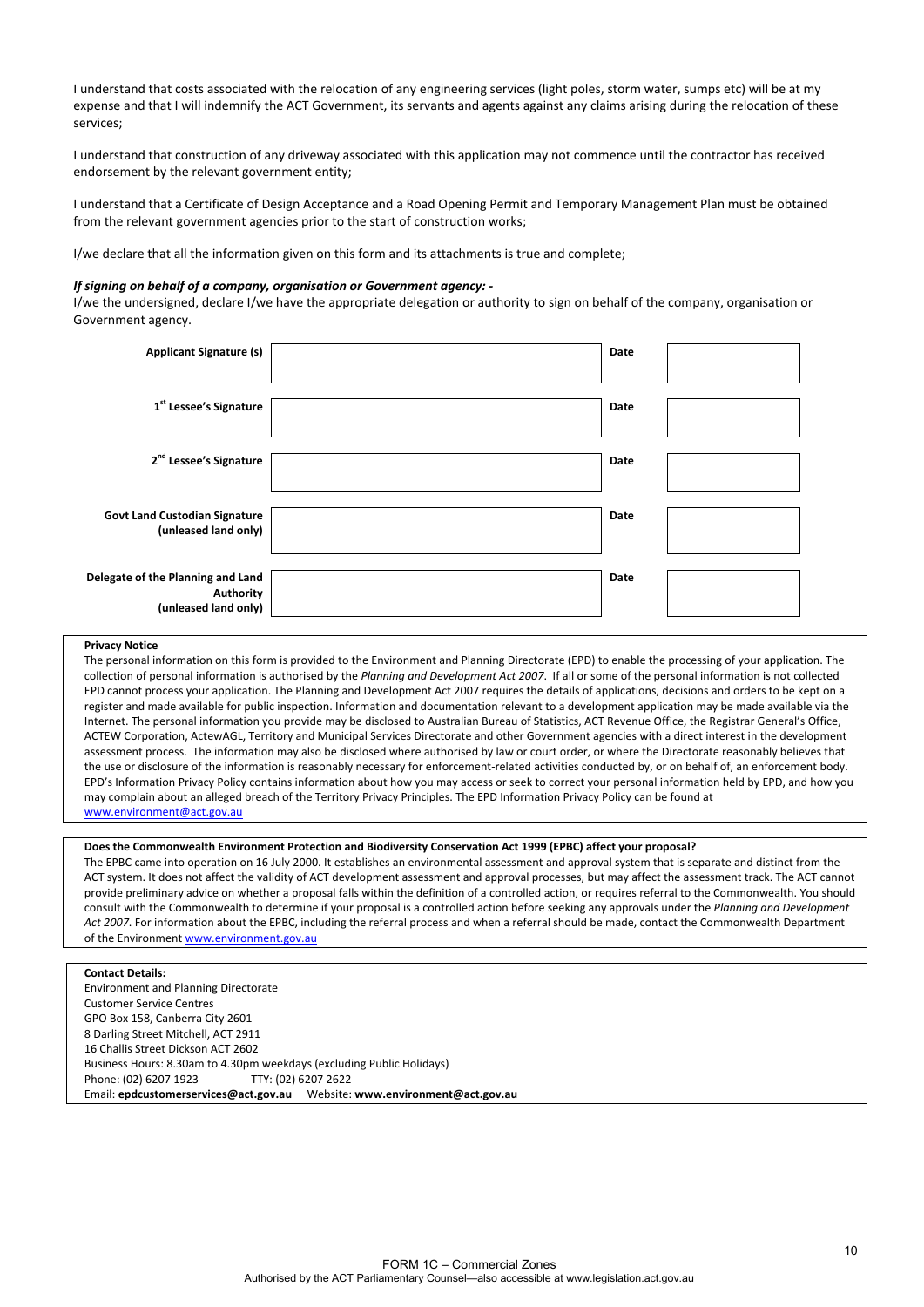# **DOCUMENTATION REQUIREMENTS`**

**City Centre, Town Centre, Group Centre, Local Centre & Northbourne Avenue Precinct Codes, CZ2 Office Areas Outside Centres Precinct Code Zone, CZ5 Mixed Use Zone Development Code, CZ6 Leisure & Accommodation Zone Development Code**

| Key:<br>Required<br>Required if relevant<br>May be requested as further information                                  | Mixed use Development | Commercial   | Community Facility | Public Works | Lease Variation ONLY | Signs |
|----------------------------------------------------------------------------------------------------------------------|-----------------------|--------------|--------------------|--------------|----------------------|-------|
| <b>Site Plan</b>                                                                                                     | $\checkmark$          | ✓            | ✓                  | ✓            |                      |       |
| Area Plan - showing proposed Gross Floor Area (GFA) calculations                                                     | ✓                     | ✓            |                    |              | $\checkmark$         |       |
| Floor Plan/s - for Public Register & Public Notification<br>No internal layout shown for residential units           | ✓                     | $\checkmark$ |                    |              |                      |       |
| <b>Floor Plan</b>                                                                                                    | ✓                     | ✓            | ✓                  | ٠            |                      |       |
| <b>Elevations</b>                                                                                                    | ✓                     | $\checkmark$ | ✓                  |              |                      |       |
| <b>Sections</b>                                                                                                      | ✓                     | $\checkmark$ | ✓                  |              |                      |       |
| <b>Composite Streetscape Elevation</b>                                                                               | $\checkmark$          |              |                    |              |                      |       |
| <b>Colour Sample Schedule</b>                                                                                        |                       | $\checkmark$ |                    | ٠            |                      |       |
| <b>Demolition Plan (if relevant)</b>                                                                                 |                       |              | ٠                  |              |                      |       |
| <b>Erosion and Sediment Control Plan</b>                                                                             | ✓                     | ✓            |                    |              |                      |       |
| <b>Shadow Diagram</b>                                                                                                | ✓                     |              |                    |              |                      |       |
| <b>Statement Against Relevant Criteria</b><br>Required for Merit and Impact Track DAs                                |                       | ✓            | ✓                  |              | ✓                    |       |
| <b>Survey Certificate</b><br>Required unless exempt by P & D Regulation 25                                           | ✓                     | ✓            | $\checkmark$       | ✓            |                      |       |
| <b>Off-Site Works Plan</b>                                                                                           | ٠                     | ٠            | ٠                  |              |                      |       |
| Landscape Plan                                                                                                       |                       | ✓            |                    |              |                      |       |
| <b>Tree Management Plan</b>                                                                                          |                       |              |                    |              |                      |       |
| <b>Waste Management Plan</b>                                                                                         |                       |              |                    |              |                      |       |
| <b>Driveway Plan</b> (for works on verge only)                                                                       | ٠                     |              | ٠                  |              |                      |       |
| <b>Access and Mobility Report</b>                                                                                    | ٠                     | ٠            | ٠                  |              |                      |       |
| <b>Noise Management Plan</b>                                                                                         | ٠                     | ٠            | $\bullet$          |              |                      |       |
| <b>On-site Stormwater Retention/Reuse Management Plan</b>                                                            | ٠                     | ٠            | ٠                  |              |                      |       |
| <b>Relevant Entity Advice</b><br>Optional for DAs to be assessed in Merit or Impact tracks                           | ٠                     | ٠            | ٠                  | ٠            |                      |       |
| Documentation to satisfy relevant entity referral and non referral<br>requirements as required by the Territory Plan | ٠                     | ٠            |                    | ٠            |                      |       |
| <b>Completed Environmental Impact Statement</b>                                                                      | ٠                     | ٠            | ٠                  | ٠            | ٠                    |       |
| <b>Environmental Significance Opinion</b>                                                                            | ٠                     | ٠            |                    | ٠            |                      |       |
| Recovery of Agency Costs - invoice and proof of payment                                                              |                       |              |                    | ٠            |                      |       |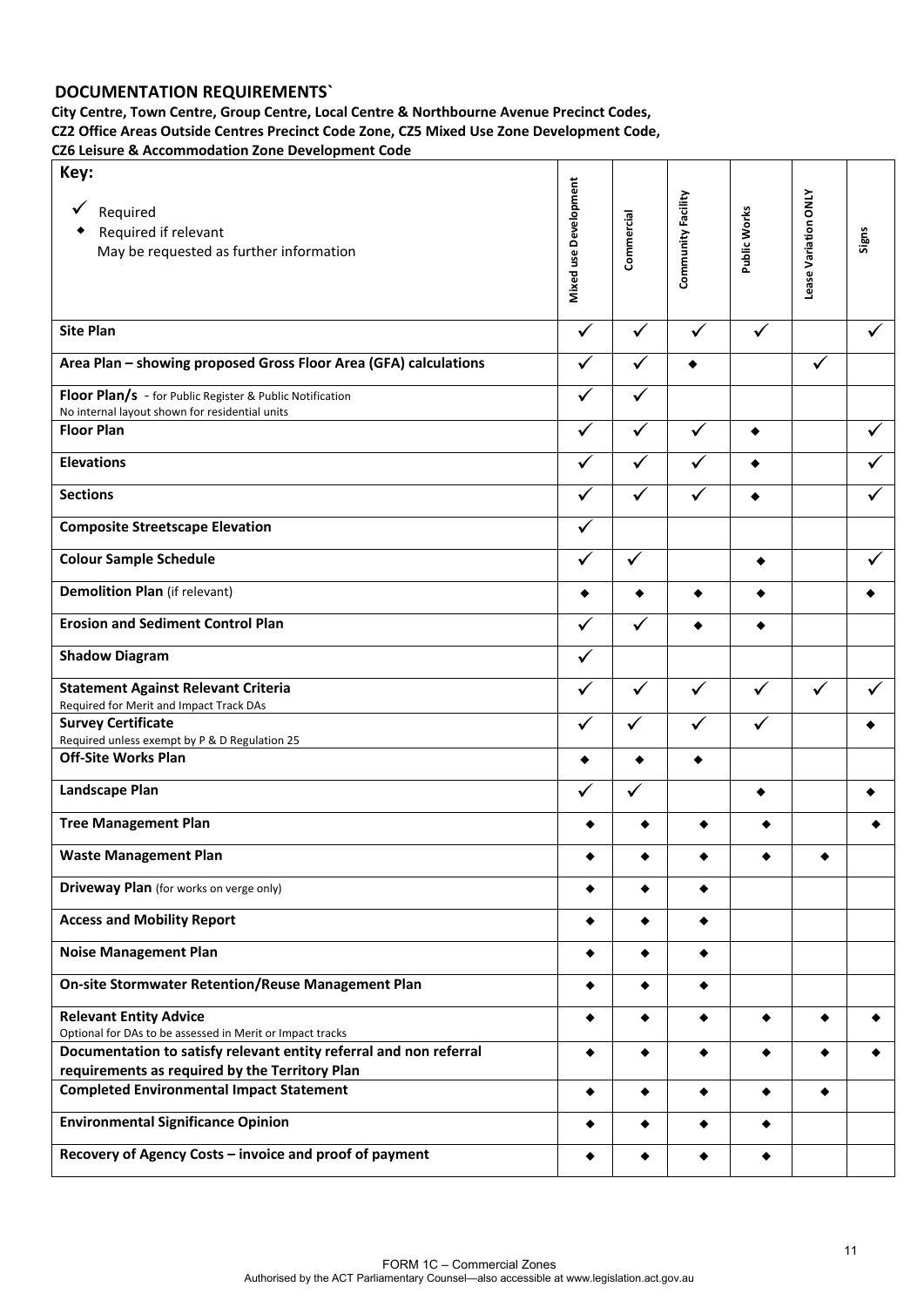| Key:<br>Required<br>Required if relevant<br>May be requested as further information                                                                                                                                                                    | Development<br>Mixed use | Commercial | Community Facility | Public Works | Lease Variation ONLY | Signs |
|--------------------------------------------------------------------------------------------------------------------------------------------------------------------------------------------------------------------------------------------------------|--------------------------|------------|--------------------|--------------|----------------------|-------|
| <b>For Lease Variations In Units Plans</b><br>Letter detailing change to schedule of Unit Entitlements prepared by Valuer<br>Change to schedule of Unit Entitlements (Form 2 - Units Plan)<br>Evidence of unanimous resolution by owners' corporations |                          |            |                    |              |                      |       |
| <b>Full Valuation Report</b>                                                                                                                                                                                                                           |                          |            |                    |              |                      |       |
| Valuation Certificate (for public register)                                                                                                                                                                                                            |                          |            |                    |              |                      |       |
| <b>Lease Variation Charge Estimate</b>                                                                                                                                                                                                                 |                          |            |                    |              |                      |       |
| List of Interested Parties including all names and addresses or Statement<br>advising no interested parties<br>(includes mortgagee, sub-lessees etc)                                                                                                   |                          |            |                    |              |                      |       |
| <b>Parking Plan</b>                                                                                                                                                                                                                                    |                          |            |                    |              |                      |       |
| Drawings or Documents to support proposed lease use (where required)                                                                                                                                                                                   |                          |            |                    |              |                      |       |
| <b>Draft Survey Plan</b> (for subdivision or consolidation only)                                                                                                                                                                                       |                          |            |                    |              |                      |       |
| Bill of Quantities Summary of Costs - prepared by Quantity Surveyor<br>May be required for projects \$0 - \$10 million<br>Must be provided for projects over \$10                                                                                      |                          |            |                    |              |                      |       |
| Social, Cultural and Economic Impact Assessment<br>Required only for an application to remove the concessional status of a lease                                                                                                                       |                          |            |                    |              |                      |       |

### **ADDITIONAL DOCUMENTATION REQUIREMENTS**

### **Development Applications for Lease Variations ONLY must include documentation that:**

- shows the existing and proposed parking spaces on/adjacent the site, demonstrating how the parking generated by the development on the site meets the Parking and Vehicular Access General Code.
- indicates how the lease variation will potentially impact on parking and traffic generation (**Note**: it may be necessary to prepare a traffic and parking assessment prepared by a suitably qualified person); and
- indicates how the additional uses will potentially impact on the surrounding sites, including noise and waste.

### **Development Applications for Lease Variations in Units Plans must include a certificate under the corporation's seal confirming that:**

- all members of the owners corporation have been given notice of the proposed application; and
- the application has been authorised by unopposed resolution

### **Development Applications that will be assessed in the IMPACT TRACK must include:**

- a completed/final Environmental Impact Statement (EIS) including letter of completion from the Minister for Planning; **OR**
- a signed letter from a delegate of the Minister for an exemption from requiring an EIS under s211 of the *Planning and Development Act 2007*.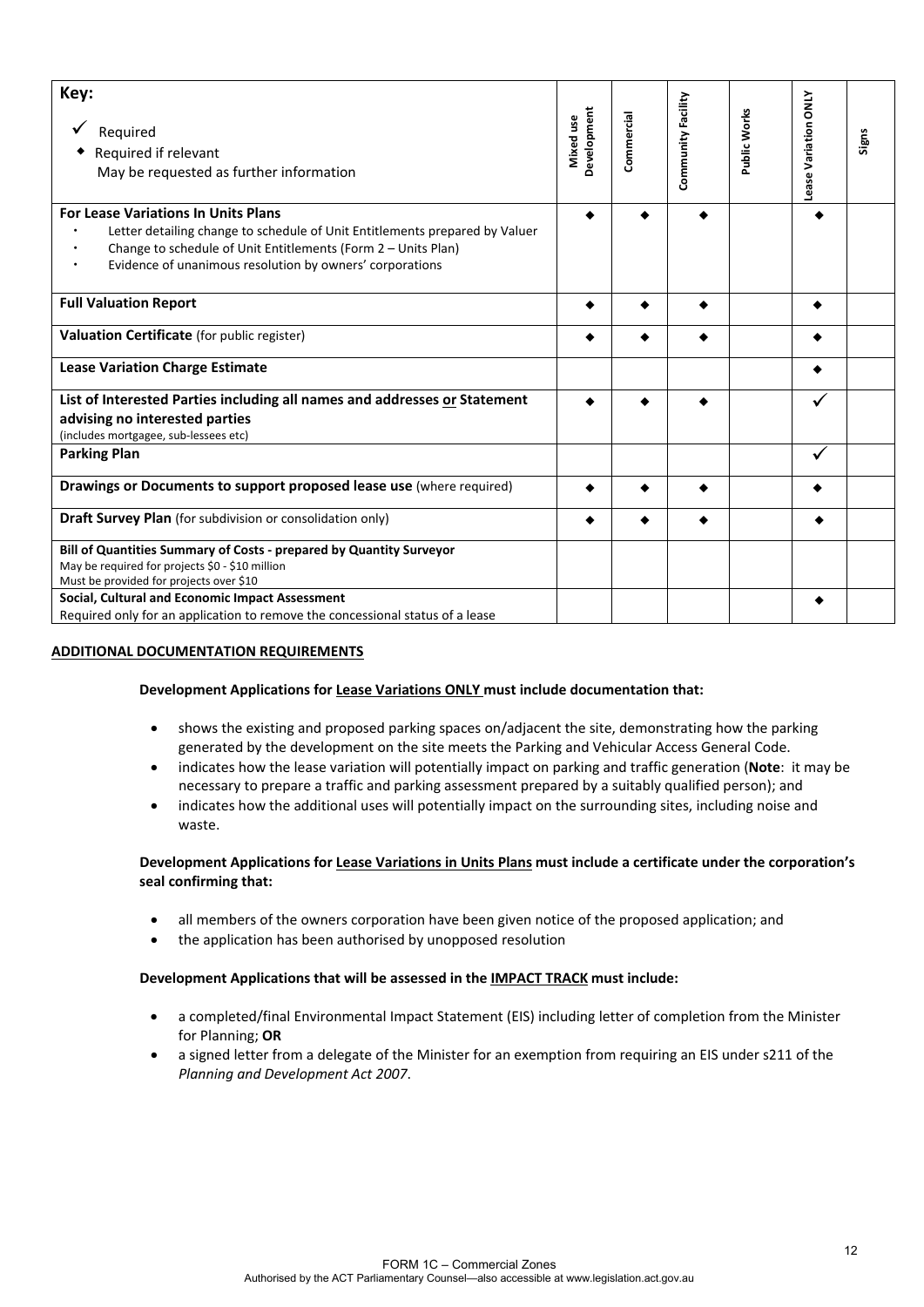| DOCUMENTATION REQUIREMENTS - DEFINITIONS & CHECKLIST                                                   |                          |                                                                                                                                                                                                                                                                                                                                                                                                                                                                                                                                                                                                                                                                                                                                                                                                                                                                                                                                                                                                                                                                                                                                                                                    |                                                      |  |
|--------------------------------------------------------------------------------------------------------|--------------------------|------------------------------------------------------------------------------------------------------------------------------------------------------------------------------------------------------------------------------------------------------------------------------------------------------------------------------------------------------------------------------------------------------------------------------------------------------------------------------------------------------------------------------------------------------------------------------------------------------------------------------------------------------------------------------------------------------------------------------------------------------------------------------------------------------------------------------------------------------------------------------------------------------------------------------------------------------------------------------------------------------------------------------------------------------------------------------------------------------------------------------------------------------------------------------------|------------------------------------------------------|--|
| Submission<br>Requirement                                                                              |                          | <b>Required Information</b>                                                                                                                                                                                                                                                                                                                                                                                                                                                                                                                                                                                                                                                                                                                                                                                                                                                                                                                                                                                                                                                                                                                                                        |                                                      |  |
| <b>Statement Against</b><br><b>Relevant Criteria</b><br><b>MERIT &amp; IMPACT</b><br><b>TRACK ONLY</b> | <b>Preferred Format:</b> | A4 black and white<br>Merit<br>Where it is proposed to meet a criteria rather than a rule the applicant is to<br>$\bullet$<br>provide a written statement demonstrating that the proposed development<br>satisfies the criteria and therefore the intent of the element<br>Impact<br>Where it is proposed to meet a criteria rather than a rule the applicant is to<br>provide a written statement demonstrating that the proposed development<br>satisfies the criteria and therefore the intent of the element<br>Where a proposal does not meet the rules or the criteria the applicant to<br>$\bullet$<br>provide a written statement justifying the non-compliance and<br>demonstrating that the proposed development is consistent with the<br>relevant principals of the Statement of Strategic Directions                                                                                                                                                                                                                                                                                                                                                                  | Supplied<br>Not required<br><b>Office Use</b>        |  |
| <b>Demolition Plan</b>                                                                                 | <b>Preferred Format:</b> | A3 (A1 for large or complex proposals) black & white<br>1:200<br>Identification of all buildings and structures proposed to be demolished<br>$\bullet$                                                                                                                                                                                                                                                                                                                                                                                                                                                                                                                                                                                                                                                                                                                                                                                                                                                                                                                                                                                                                             | Supplied<br>Not required<br><b>Office Use</b>        |  |
| <b>Site Plan</b>                                                                                       | <b>Preferred Format:</b> | A3 (A1 for large or complex proposals) black and white<br>1:200<br>Contour Interval - 250mm for urban areas, as appropriate for other areas<br>Australian Height Datum (AHD)<br>Location and identification of existing structures and trees - tree canopies<br>to be shown to scale<br>Boundaries of the site with bearings and distances<br>$\bullet$<br>Location of proposed buildings and structures with dimensions to block<br>$\bullet$<br>boundaries<br>Schedule of gross floor areas for the proposal including existing structures<br>$\bullet$<br>Existing contours from site survey of the site and adjoining verge<br>$\bullet$<br>All easements on the land<br>$\bullet$<br>Driveway verge crossing details<br>$\bullet$<br>Where they can be reasonably determined, all existing reticulated services<br>$\bullet$<br>and associated infrastructure on the site<br>Street trees, foot paths, kerbs, storm water pits, street lighting and other<br>$\bullet$<br>public assets in the verge adjacent to the site<br>The drip line of any street tree where a proposed driveway verge crossing<br>$\bullet$<br>encroaches within that drip line<br>All proposed signs | Supplied<br>Not required<br><b>Office Use</b>        |  |
| Floor Plan(s)<br>For assessment<br>purposes                                                            | <b>Preferred Format:</b> | A3 (A1 for large or complex proposals) black and white<br>1:100<br>A plan for each floor including any trafficable subfloor areas<br>$\bullet$<br><b>Dimensions</b><br>Key to sections cross referenced to relevant drawing and sheet number<br>Finished floor levels related to Australian Height Datum<br>$\bullet$<br>Schedule of gross floor area for each floor<br>$\bullet$<br>Identification of all adaptable dwellings<br>$\bullet$<br>For proposals involving alterations or additions to an existing<br>building, identification of the existing building<br>$\bullet$<br>Identification of all rooms (existing and proposed)                                                                                                                                                                                                                                                                                                                                                                                                                                                                                                                                            | Supplied<br>Not required<br><b>Office Use</b>        |  |
| Floor Plan(s)<br>For public register<br>and notification<br>purposes                                   | <b>Preferred Format:</b> | A3 (A1 for large or complex proposals) black and white<br>1:100<br>As above with the following exceptions -<br>Floor plan is not to show interior layout of residential development<br>All windows and doors to be clearly marked to enable identification of the<br>use of the room/space to which they relate or an indication on the floor<br>plan as to what the space will be used for e.g. bedrooms, living area, car<br>accommodation                                                                                                                                                                                                                                                                                                                                                                                                                                                                                                                                                                                                                                                                                                                                       | Supplied<br>Not required<br><b>Office Use</b>        |  |
| Waste<br><b>Management Plan</b><br>Including Spoil<br>Management Plan<br>where relevant                | <b>Preferred Format:</b> | The relevant form from the Development Control Code for Best Practice Waste<br>Management in the ACT<br>These forms are available from the Planning and Land Authority or from the<br>ACT NOWaste website at www.nowaste.act.gov.au                                                                                                                                                                                                                                                                                                                                                                                                                                                                                                                                                                                                                                                                                                                                                                                                                                                                                                                                                | $\Box$ Supplied<br>Not required<br><b>Office Use</b> |  |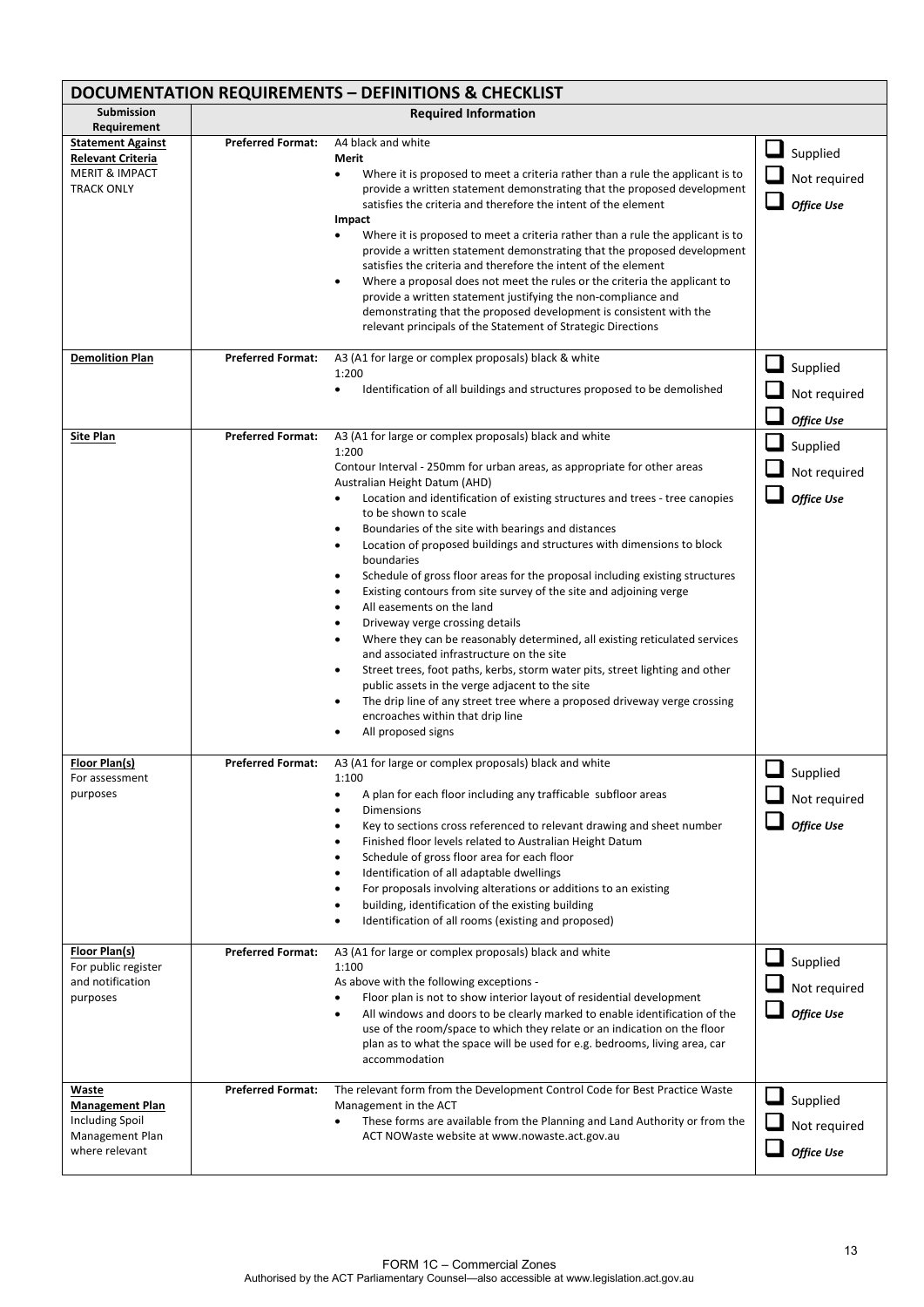| Submission<br>Requirement                                                                                       | <b>Required Information</b>                          |                                                                                                                                                                                                                                                                                                                                                                                                                                                                                                                                                                                                                                                                                                                                                                                                                                                                                                                                                                                                                                                                                                                                                                                                              |                                                           |
|-----------------------------------------------------------------------------------------------------------------|------------------------------------------------------|--------------------------------------------------------------------------------------------------------------------------------------------------------------------------------------------------------------------------------------------------------------------------------------------------------------------------------------------------------------------------------------------------------------------------------------------------------------------------------------------------------------------------------------------------------------------------------------------------------------------------------------------------------------------------------------------------------------------------------------------------------------------------------------------------------------------------------------------------------------------------------------------------------------------------------------------------------------------------------------------------------------------------------------------------------------------------------------------------------------------------------------------------------------------------------------------------------------|-----------------------------------------------------------|
| Section(s)                                                                                                      | <b>Preferred Format:</b>                             | A3 (A1 for large or complex proposals) black and white<br>1:100<br>$\bullet$<br>Finished floor levels and ceiling levels<br>Natural and finished ground levels related to Australian Height Datum<br>٠<br>Floor to ceiling heights<br>٠<br>Side and rear building envelopes<br>٠<br>Long section of any proposed basement ramp showing gradients<br>Section of any sub floor areas                                                                                                                                                                                                                                                                                                                                                                                                                                                                                                                                                                                                                                                                                                                                                                                                                           | Supplied<br>Not required<br><b>Office Use</b>             |
| <b>Elevations</b>                                                                                               | <b>Preferred Format:</b>                             | A3 (A1 for large or complex proposals) black and white<br>1:100<br>$\bullet$<br>Dimensioned heights including overall heights<br>All proposed signs<br>$\bullet$<br>Proposed external materials referenced to Colour Sample Schedule                                                                                                                                                                                                                                                                                                                                                                                                                                                                                                                                                                                                                                                                                                                                                                                                                                                                                                                                                                         | Supplied<br>Not required<br><b>Office Use</b>             |
| <b>Colour Sample</b><br>Schedule                                                                                | <b>Preferred Format:</b>                             | A4, A3, colour<br>Proposed external material colour schedule referenced to their location and<br>٠<br>use (e.g., roofing, windows, exterior walls) on elevations<br>Schedule to identify names, codes and brands of exterior colours for<br>materials                                                                                                                                                                                                                                                                                                                                                                                                                                                                                                                                                                                                                                                                                                                                                                                                                                                                                                                                                        | Supplied<br>Not required<br><b>Office Use</b>             |
| <b>Bill of Quantities</b><br><b>Summary of Costs</b>                                                            | <b>Preferred Format:</b>                             | A4 black and white<br>A Bill of Quantities is prepared by a quantity surveyor and itemises the quantities<br>of materials and labour in a construction project including costs of all public<br>works, offsite works and other associated works such as landscaping. A bill of<br>quantities summary of costs MAY be requested for proposals where cost of<br>work is between \$0 and \$10 million<br>A bill of quantities summary of costs MUST be provided for \ proposals where<br>cost of work is over \$10 million.                                                                                                                                                                                                                                                                                                                                                                                                                                                                                                                                                                                                                                                                                     | Supplied<br>Not required<br><b>Office Use</b>             |
| Area Plan<br>(of all levels)                                                                                    | <b>Preferred Format:</b>                             | A <sub>3</sub><br>1:200<br>Plan/s to show the proposed Gross Floor Area (GFA) calculations and the<br>٠<br>areas that have been included in GFA calculations to be highlighted                                                                                                                                                                                                                                                                                                                                                                                                                                                                                                                                                                                                                                                                                                                                                                                                                                                                                                                                                                                                                               | Supplied<br>Not required<br>Office Use                    |
| <b>Driveway Plan</b><br>For works on verge<br>only<br><b>Erosion &amp; Sediment</b>                             | <b>Preferred Format:</b><br><b>Preferred Format:</b> | A3 (portrait) black and white<br>1:200<br>$\bullet$<br>Existing ground levels and the datum mark used to obtaining levels<br>Type of kerb & gutter i.e. layback or vertical<br>٠<br>Existing or intended footpaths & their alignment<br>٠<br>Kerb levels at each corner of the driveway<br>Levels of each side of the driveway 2m behind the kerb and property<br>$\bullet$<br>boundary<br>Longitudinal sections<br>Location & surface levels of proposed garage and/or carport and dwelling<br>$\bullet$<br>Long sections<br>Distance from kerb line to garage or carport, kerb line to property<br>boundary, changes to levels along each side of the proposed driveway at all<br>changes of grade and at start, midpoint and finish of all vertical curves<br>Driveway to be outside tree canopy (for both leased land & verge) &<br>anticipated mature canopy, 1.2 metres clear of sumps and services, 1.5<br>metres clear of transformers, 6 metres clear of tangent point on corner<br>block<br>Proposed uphill grade to be less than 17% & downhill grade less than 12%<br>٠<br>on verge & at right angle to kerb line (max 1:10 deviation)<br>A3 (A1 for large or complex proposals) black and white | Supplied<br>Not required<br><b>Office Use</b>             |
| <b>Control Plan</b>                                                                                             |                                                      | Prepared in accordance with ACT Environment Protection Authority,<br>$\bullet$<br>Environment Protection Guidelines for Construction and Land Development<br>in the ACT                                                                                                                                                                                                                                                                                                                                                                                                                                                                                                                                                                                                                                                                                                                                                                                                                                                                                                                                                                                                                                      | $\sqcup$<br>Supplied<br>Not required<br><b>Office Use</b> |
| <b>Survey Certificate</b><br>(as required by<br>Section 139(i)<br>Planning &<br><b>Development Act</b><br>2007) | <b>Preferred Format:</b>                             | A3 (A1 for large or complex proposals) black and white<br>1:200<br>Contour Interval - 250mm for urban areas, as appropriate for other areas<br>Australian Height Datum (AHD)<br>Registered Surveyor<br>The boundaries of the site with bearings and distances<br>$\bullet$<br>The location of each building and structure on the site<br>Existing contours of the site and adjoining verge<br>Dimensions of the development<br>٠<br>Prepared and signed by registered Surveyor<br>$\bullet$                                                                                                                                                                                                                                                                                                                                                                                                                                                                                                                                                                                                                                                                                                                  | Supplied<br>Not required<br><b>Office Use</b>             |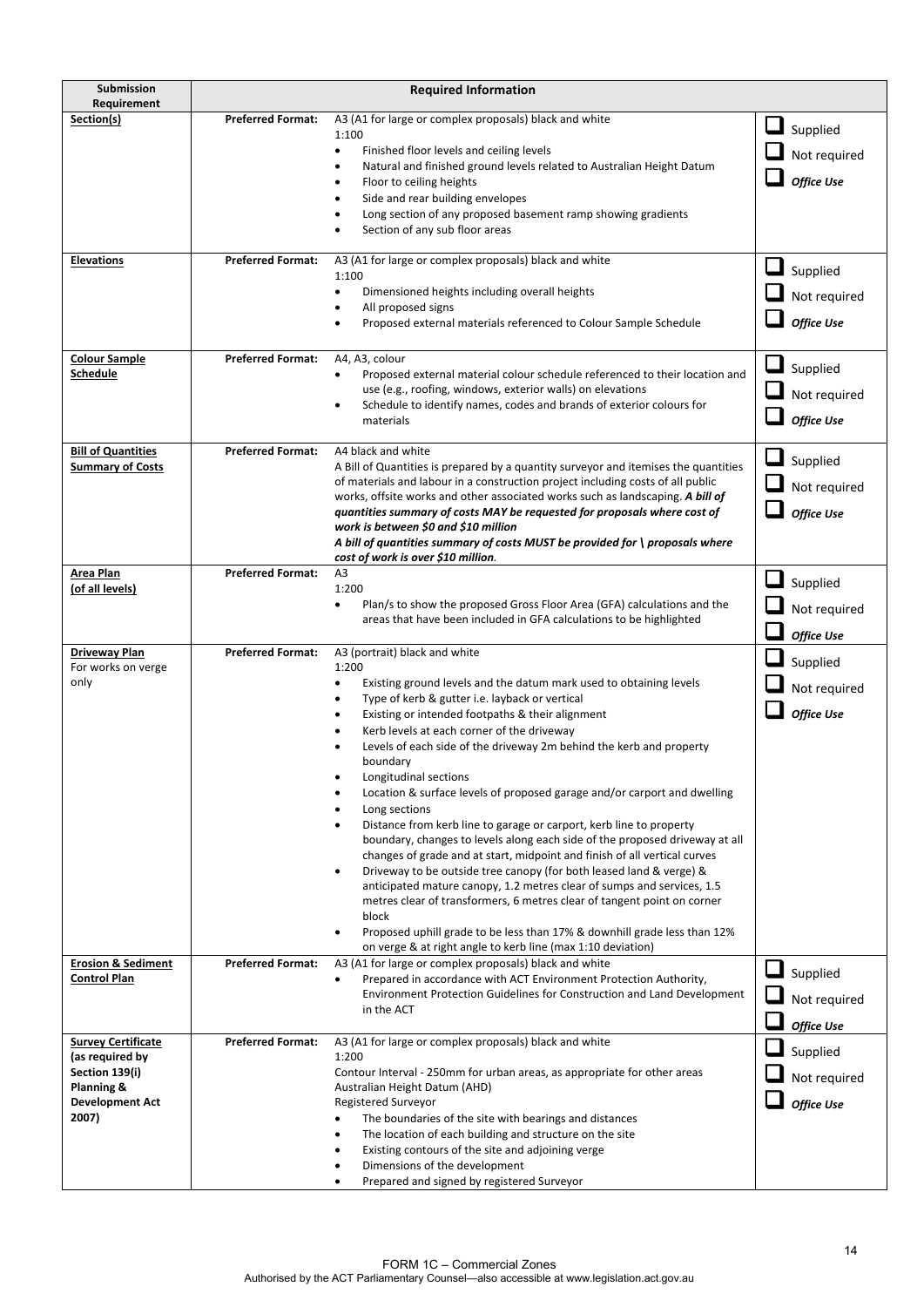| Submission                                            | <b>Required Information</b> |                                                                                                                                                                                                                   |                   |
|-------------------------------------------------------|-----------------------------|-------------------------------------------------------------------------------------------------------------------------------------------------------------------------------------------------------------------|-------------------|
| Requirement<br><b>Tree Management</b>                 | <b>Preferred Format:</b>    | A4, black and white                                                                                                                                                                                               |                   |
| Plan                                                  |                             | 1:200                                                                                                                                                                                                             | Supplied          |
|                                                       |                             | Prepared in accordance with Department of Territory and Municipal<br>$\bullet$<br>Services Guidelines for Preparing a Tree Management Plan                                                                        | Not required      |
|                                                       |                             |                                                                                                                                                                                                                   | <b>Office Use</b> |
|                                                       |                             | Each development site that contains a protected tree will require a Tree Management Plan (TMP) to be<br>submitted with the DA. Protected trees can also be on the neighbouring blocks and public land and must be |                   |
|                                                       |                             | included as part of the TMP where any part of the tree protection zone falls across the development site.                                                                                                         |                   |
| <b>Noise Management</b>                               | <b>Preferred Format:</b>    | A4 black and white                                                                                                                                                                                                |                   |
| Plan                                                  |                             | Proposals that include, club, drink establishment, hotel industry (except light                                                                                                                                   | Supplied          |
|                                                       |                             | industry), indoor recreational facility or restaurant<br>Plan to be prepared by an accredited acoustic specialist<br>$\bullet$                                                                                    | Not required      |
|                                                       |                             | Address ways of minimizing the impact of noise on neighbours                                                                                                                                                      | <b>Office Use</b> |
| <b>Offsite Works</b>                                  | <b>Preferred Format:</b>    | A3 (A1 for large or complex proposals) black and white<br>1:200                                                                                                                                                   | Supplied          |
|                                                       |                             | For proposals that include works outside the lease boundary.                                                                                                                                                      | Not required      |
|                                                       |                             | Location and identification of any proposed works including infrastructure<br>and landscaping, which is to include construction details sufficient to obtain                                                      | <b>Office Use</b> |
|                                                       |                             | Design Acceptance                                                                                                                                                                                                 |                   |
| Composite<br><b>Streetscape Elevation</b>             | <b>Preferred Format:</b>    | A3 (A1 for large or complex proposals) black and white<br>1:200                                                                                                                                                   | Supplied          |
|                                                       |                             | Prepared and certified by a suitably qualified person                                                                                                                                                             | Not required      |
|                                                       |                             | Required for Multi-Unit housing (other than Dual Occupancy), Commercial,                                                                                                                                          | <b>Office Use</b> |
|                                                       |                             | Industrial and Institutional developments                                                                                                                                                                         |                   |
|                                                       |                             | Elevation plan to include elevations of adjoining properties to the extent                                                                                                                                        |                   |
|                                                       |                             | necessary to illustrate the relationship of the proposal to the existing<br>streetscape.                                                                                                                          |                   |
| Landscape Plan                                        | <b>Preferred Format:</b>    | A3 (A1 for large or complex proposals) black and white                                                                                                                                                            | Supplied          |
|                                                       |                             | 1:200<br>Proposed landscape plan to include:                                                                                                                                                                      | Not required      |
|                                                       |                             | Proposed planting details, including plant species and common name, total                                                                                                                                         |                   |
|                                                       |                             | number of each species of plant proposed and planting (pot) size to be<br>nominated on the plan                                                                                                                   | <b>Office Use</b> |
|                                                       |                             | Trees on the site proposed to be retained                                                                                                                                                                         |                   |
|                                                       |                             | Tree protection zones for all protected trees affecting the site, accurately<br>shown (including tree protection zones of trees on adjacent or adjoining                                                          |                   |
|                                                       |                             | blocks)                                                                                                                                                                                                           |                   |
|                                                       |                             | For proposals in heritage areas and redevelopment in established areas an<br>evaluation of all existing trees to be provided.                                                                                     |                   |
|                                                       |                             | Existing and proposed contours                                                                                                                                                                                    |                   |
|                                                       |                             | Retaining structures boundary treatments including courtyard walls and                                                                                                                                            |                   |
|                                                       |                             | tences<br>Surface treatments showing pervious and impervious surfaces                                                                                                                                             |                   |
|                                                       |                             | Surface storm water management including drainage and taps                                                                                                                                                        |                   |
|                                                       |                             | Areas to be irrigated including type of system<br>The area of private open space to be provided                                                                                                                   |                   |
|                                                       |                             | The percentage of private open space to be retained as planting                                                                                                                                                   |                   |
| Landscape                                             | <b>Preferred Format:</b>    | A3 black and white                                                                                                                                                                                                |                   |
| Management and                                        |                             | 1:200                                                                                                                                                                                                             | $\Box$ Supplied   |
| <b>Protection Plan</b>                                |                             | Location and species of existing trees in the verge areas, including height,<br>$\bullet$<br>girth, drip area and condition                                                                                       | Not required      |
|                                                       |                             | The method proposed to allow through pedestrian access to continue<br>$\bullet$                                                                                                                                   | <b>Office Use</b> |
|                                                       |                             | within the verge during construction on the site                                                                                                                                                                  |                   |
|                                                       |                             | Tree protection measures, including fencing proposed to protect verge<br>areas from access and damage during construction                                                                                         |                   |
|                                                       |                             | Location of driveway across verge and existing services such as grates,                                                                                                                                           |                   |
|                                                       |                             | hydrants, road signs, bus stops, footpaths, etc.<br>References to verge above will also apply to other surrounding Territory<br>$\bullet$                                                                         |                   |
|                                                       |                             | Land (such as laneways, parks, open space) that may be affected by the                                                                                                                                            |                   |
| Environmental                                         | <b>Preferred Format</b>     | development<br>A4                                                                                                                                                                                                 |                   |
| <b>Significance Opinion</b>                           |                             | A written notice prepared by the relevant entity/entities                                                                                                                                                         | Supplied          |
| (ESO)                                                 |                             |                                                                                                                                                                                                                   | Not required      |
|                                                       |                             |                                                                                                                                                                                                                   | Office Use        |
| <b>Recovery of Costs -</b><br><b>Proof of Payment</b> | <b>Preferred Format</b>     | A4<br>Copy of invoice from each of the relevant entities for the recovery of costs                                                                                                                                | Supplied          |
| ESO                                                   |                             | associated with ESO and a copy of a receipt/s clearly showing payment has been                                                                                                                                    | Not required      |
|                                                       |                             | made.                                                                                                                                                                                                             |                   |
|                                                       |                             |                                                                                                                                                                                                                   | <b>Office Use</b> |

FORM 1C – Commercial Zones Authorised by the ACT Parliamentary Counsel—also accessible at www.legislation.act.gov.au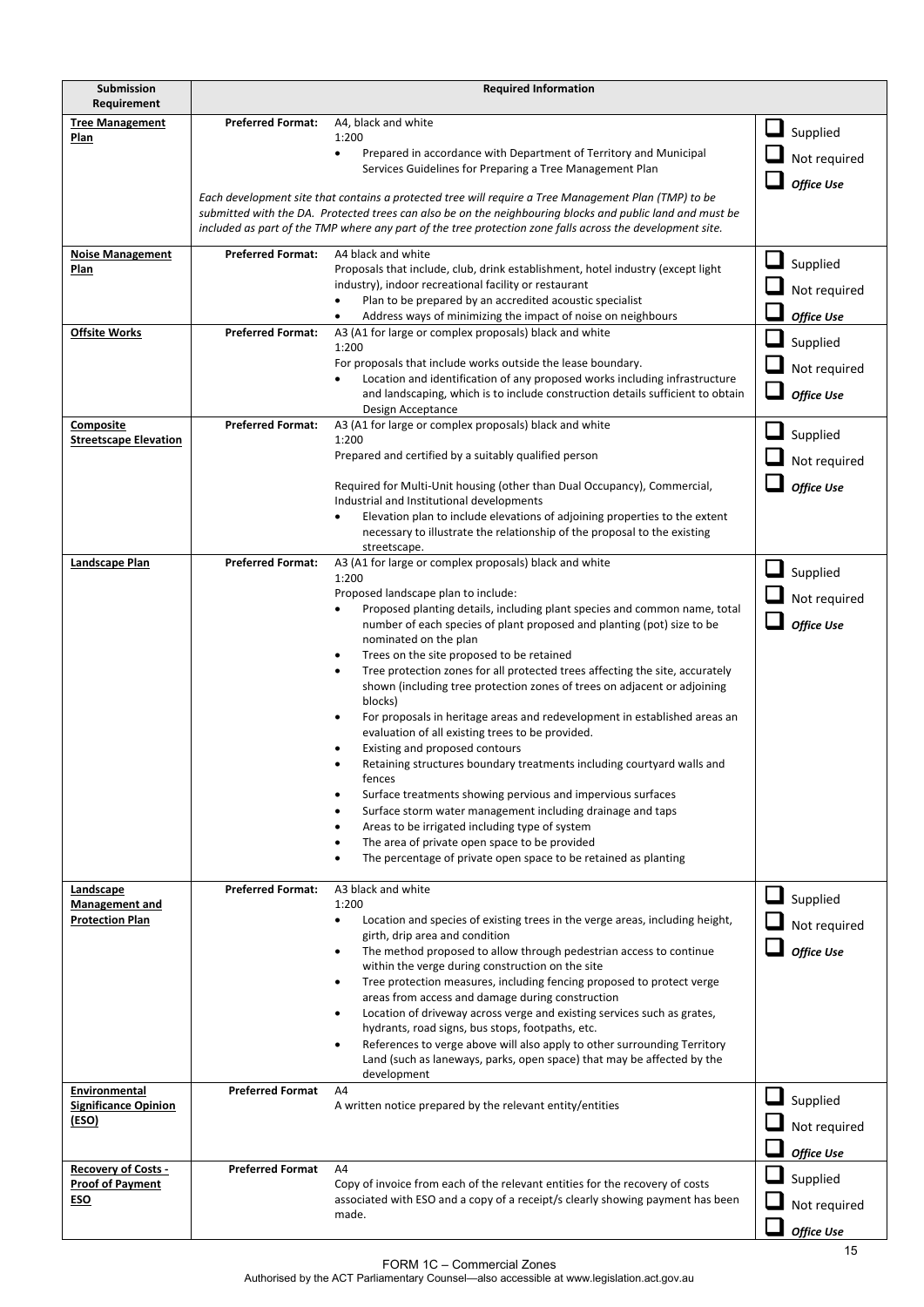| Submission                                       |                          | <b>Required Information</b>                                                                                                                          |                    |
|--------------------------------------------------|--------------------------|------------------------------------------------------------------------------------------------------------------------------------------------------|--------------------|
| Requirement                                      |                          |                                                                                                                                                      |                    |
| <b>On-Site Storm water</b><br>Retention/         | <b>Preferred Format</b>  | A4, black and white<br>Prepared by a suitably qualified person                                                                                       | $\Box$<br>Supplied |
| <b>Re-Use Management</b>                         |                          | Plan is to show how the rate of storm water discharge from the site is to be<br>$\bullet$                                                            | Not required       |
| Plan                                             |                          | maintained at levels no greater than the current rate of storm water                                                                                 | <b>Office Use</b>  |
|                                                  |                          | discharge, or to a higher rate acceptable to the Territory<br>Plan is to show how the roof water/hard surface run off is to be re-used on            |                    |
|                                                  |                          | the site and within the development                                                                                                                  |                    |
| Shadow Diagram(s)                                | <b>Preferred Format:</b> | A3 (A1 for large or complex proposals) black and white                                                                                               |                    |
|                                                  |                          | 1:100                                                                                                                                                | Supplied           |
|                                                  |                          | Existing contours (as per site plan)<br>٠<br>Natural & finished ground levels related to Australian Height Datum<br>$\bullet$                        | Not required       |
|                                                  |                          | The location of proposed buildings and structures<br>$\bullet$                                                                                       | <b>Office Use</b>  |
|                                                  |                          | Shadows cast by proposed buildings, retained buildings, existing fences and<br>$\bullet$                                                             |                    |
|                                                  |                          | proposed fences at 9am, noon and 3pm on 21 June (Winter solstice)<br>The location of all buildings and private open space on adjoining or adjacent   |                    |
|                                                  |                          | blocks that are affected by those shadows                                                                                                            |                    |
|                                                  |                          | Elevations of buildings on adjoining or adjacent blocks that contain<br>٠                                                                            |                    |
|                                                  |                          | windows to habitable rooms affected by shadows cast. Where possible the<br>type of habitable room affected should be indicated (e.g. bedroom, dining |                    |
|                                                  |                          | room)                                                                                                                                                |                    |
| <b>Access and Mobility</b><br>Report             | <b>Preferred Format:</b> | A4, A3, black & white<br>1:100                                                                                                                       | Supplied           |
|                                                  |                          | This report shall Certified by a suitably qualified person and contain -                                                                             | Not required       |
|                                                  |                          | An assessment of how the proposal complies with ACT Planning Guidelines<br>for Access and Mobility, and provide reasons for any departures           |                    |
|                                                  |                          | Adapted floor plan for the nominated adaptable dwellings                                                                                             | <b>Office Use</b>  |
|                                                  |                          |                                                                                                                                                      |                    |
| List of Interested                               | <b>Preferred Format:</b> | A4 black and white                                                                                                                                   | Supplied           |
| <u>Parties</u>                                   |                          | List of names and addresses of all persons having a registered estate or<br>٠<br>interest (e.g. mortgagees, sub lessees) in the property             | Not required       |
|                                                  |                          |                                                                                                                                                      |                    |
| <b>Parking Plan</b>                              | <b>Preferred Format</b>  | A <sub>3</sub>                                                                                                                                       | <b>Office Use</b>  |
| Lease Variations Only                            |                          | Required for Lease Variation Applications Only                                                                                                       | Supplied           |
|                                                  |                          | Must include:<br>A plan showing the existing and proposed parking spaces on/adjacent the<br>$\bullet$                                                | Not required       |
|                                                  |                          | site, demonstrating how the parking generated by the development on the                                                                              | <b>Office Use</b>  |
|                                                  |                          | site meets the Parking and Vehicular Access General Code                                                                                             |                    |
| <b>Lease Variation</b><br><b>Charge Estimate</b> | <b>Preferred Format:</b> | A4 portrait, black and white<br>Required for proposals for a variation to a Crown lease where section 276D of the                                    | Supplied           |
|                                                  |                          | Planning and Development Act 2007 applies                                                                                                            | Not required       |
|                                                  |                          | Must identify the applicable schedule(s), the rate applied and the total estimated<br>charge.                                                        |                    |
| <b>Valuation Certificate</b>                     | <b>Preferred Format:</b> | A4 portrait, black and white                                                                                                                         | <b>Office Use</b>  |
| (will be made                                    |                          | Required for proposals for a variation to a Crown lease where section 277 of the                                                                     | Supplied           |
| available on Public<br>Register)                 |                          | Planning and Development Act 2007 applies<br>Certificate to be prepared by an accredited valuer                                                      | Not required       |
|                                                  |                          | A summary of the related valuation report giving V1 and V2 values<br>$\bullet$                                                                       | <b>Office Use</b>  |
|                                                  |                          | Must have been prepared less than 6 months before the date an                                                                                        |                    |
| <b>Valuation Report</b>                          | <b>Preferred Format:</b> | application is lodged<br>A4 portrait, black and white                                                                                                |                    |
|                                                  |                          | Required for proposals for a variation to a Crown lease where section 277 of the                                                                     | Supplied           |
|                                                  |                          | Planning and Development Act 2007 applies<br>Prepared by an accredited valuer                                                                        | Not required       |
|                                                  |                          | Clear details of any variation of lease sought and a full assessment of V1                                                                           | <b>Office Use</b>  |
|                                                  |                          | and V2 values under the relevant sections of the Planning and Development<br>Act 2007                                                                |                    |
|                                                  |                          | Must have been prepared less than six months before the date an<br>٠                                                                                 |                    |
|                                                  |                          | application is lodged                                                                                                                                |                    |
|                                                  |                          | Valuation assessments must include all relevant information utilised in the                                                                          |                    |
|                                                  |                          | valuation assessment and full disclosure of all matters that may affect the                                                                          |                    |
|                                                  |                          | assessment, market evidence, supporting valuation rationale and market<br>commentary (as considered necessary by the Planning and Land Authority),   |                    |
|                                                  |                          | professionally drawn plans, specifications and associated costings. (The accuracy                                                                    |                    |
|                                                  |                          | of costing may need to be verified by a relevant professional)                                                                                       |                    |
|                                                  |                          |                                                                                                                                                      |                    |